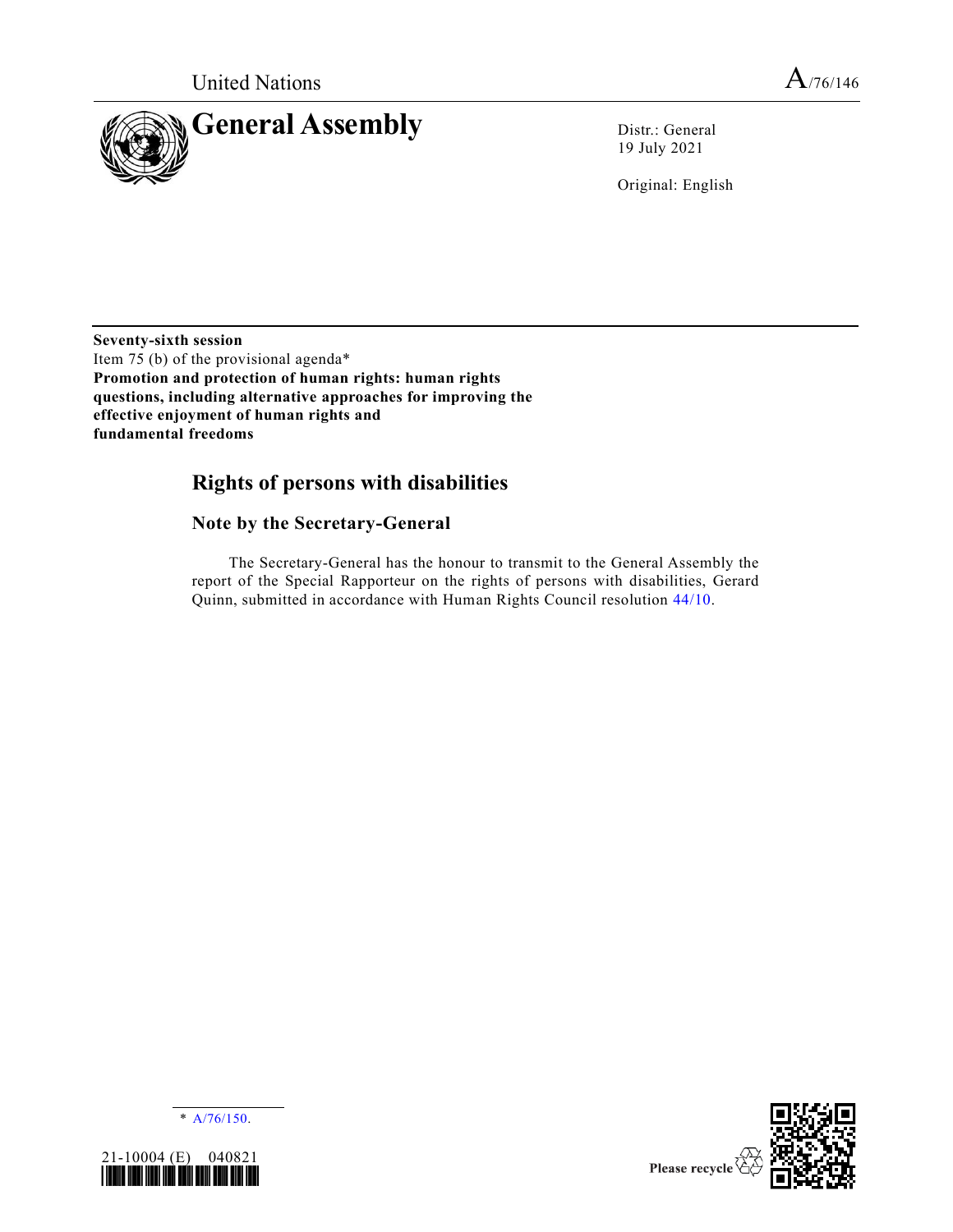# **Report of the Special Rapporteur on the rights of persons with disabilities, Gerard Quinn**

## *Summary*

In the present report, the Special Rapporteur on the rights of persons with disabilities, Gerard Quinn, examines the protection of the rights of persons with disabilities in the context of armed conflict. The report takes stock of the dialogue started by Security Council resolution [2475 \(2019\),](https://undocs.org/en/S/RES/2475(2019)) and is aimed at advancing the discussion on the topic in the light of the provisions of the Convention on the Rights of Persons with Disabilities and international humanitarian law.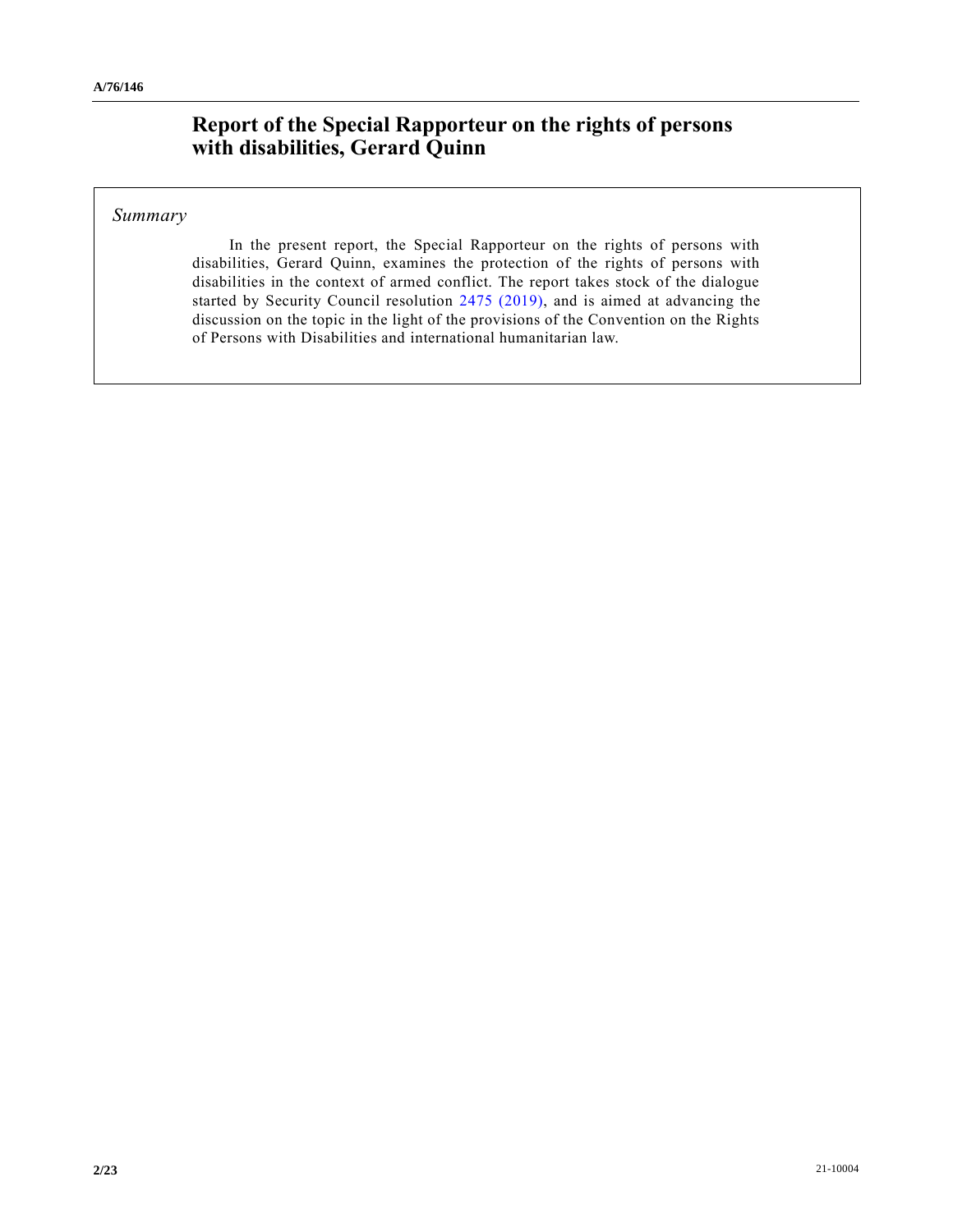# Contents

|          |             |                                                                                      | Page            |
|----------|-------------|--------------------------------------------------------------------------------------|-----------------|
|          |             |                                                                                      | $\overline{4}$  |
| П.       |             |                                                                                      | $\overline{4}$  |
| III.     |             |                                                                                      | $6\overline{6}$ |
|          |             | Values: the transformative narrative of the Convention on the Rights of Persons with | -6              |
|          | B.          | The peace-conflict continuum: uneven visibility of persons with disabilities         | 9               |
| $IV_{-}$ |             |                                                                                      | 19              |
|          | $A_{\cdot}$ |                                                                                      | 19              |
|          |             |                                                                                      |                 |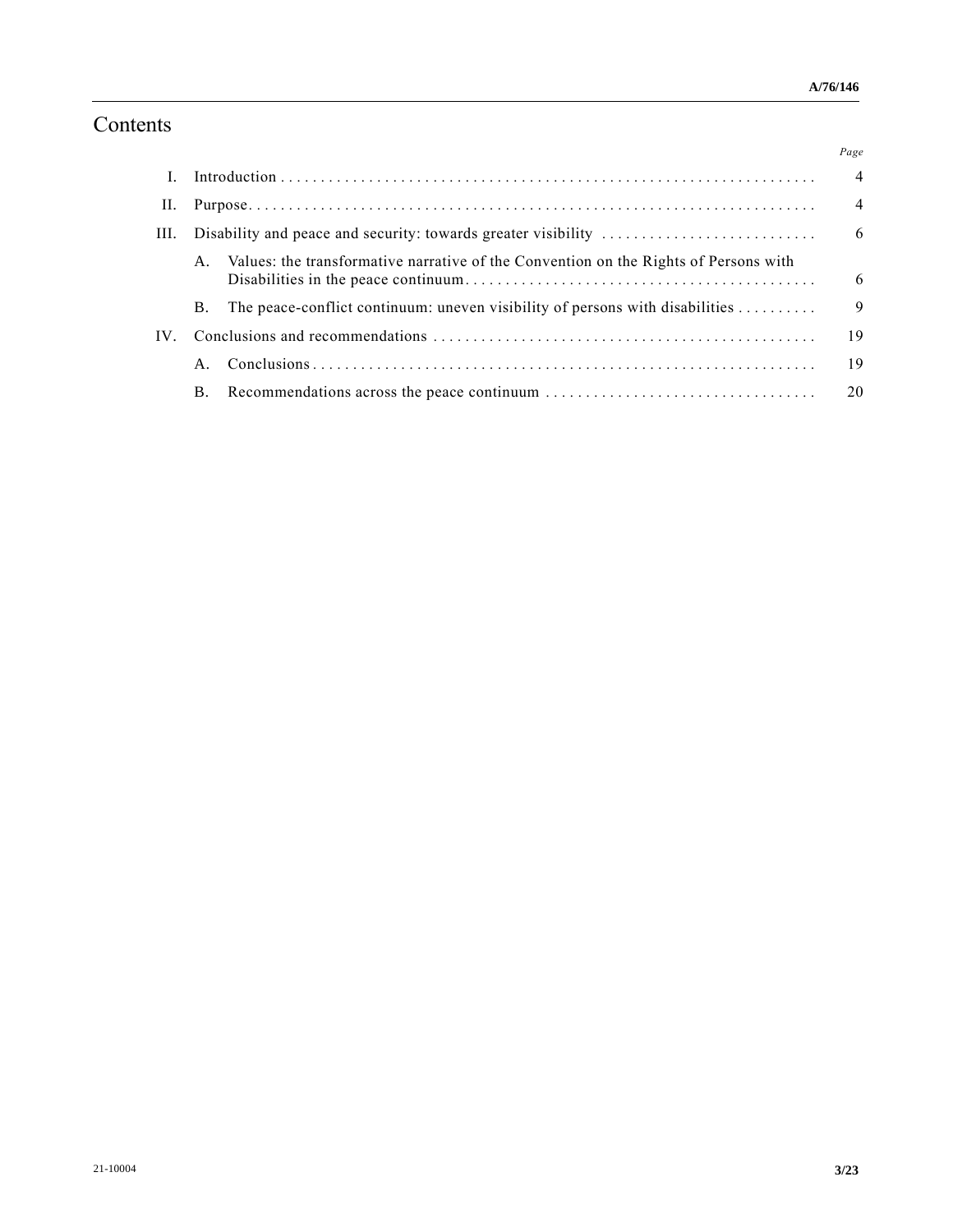## **I. Introduction**

1. In the present report, the Special Rapporteur on the rights of persons with disabilities, Gerard Quinn, examines the protection and participation of persons with disabilities in the context of the broad peace continuum, including armed conflict. In the United Nations system, this is referred to as "prevention, conflict resolution, peacekeeping, peacebuilding and long-term development".<sup>1</sup>

2. In preparing the report, the Special Rapporteur analysed 39 responses to a questionnaire sent to States, military authorities, national human rights institutions and civil society organizations, including organizations of persons with disabilities, which was focused on policy, operationalization and collective voice in the process.<sup>2</sup> The Special Rapporteur also held an expert group consultation with representatives from States, civil society, academia and organizations of persons with disabilities on 1 June 2021. The Special Rapporteur expresses his deep gratitude to all the States, national human rights institutions, local governments, United Nations entities, civil society organizations and academic scholars who participated in these consultations and submitted their valuable inputs.

# **II. Purpose**

**\_\_\_\_\_\_\_\_\_\_\_\_\_\_\_\_\_\_**

3. There is already a rich history of special procedures and United Nations treaty bodies addressing broad issues of conflict and peace, and the present report should be seen as part of that body of work but grounded in disability.

4. Perhaps the most profound effect of the Convention on the Rights of Persons with Disabilities was to change the dominant narrative about persons with disabilities. In the past, they were viewed as objects to be managed or cared for rather than as subjects capable of charting their own life course and having an active role to play in determining the destiny of their own countries. Laws, policies and whole systems in diverse fields have developed and encoded this traditional view. Steadily and slowly, all these fields are being interrogated and reversed; they are being reimagined with a new departure point: the subjectivity or inherent personhood of persons with disabilities and a renewed concept of inclusion and participation to break down barriers and to have a transformative effect.

5. The same is true across the continuum of laws, policies and practices connected with peace. The maintenance of peace is of transcendent importance since it is hard to conceive an effective human rights regime in the absence of peace. Peace is fragile. Notwithstanding the prohibition of the use of force in the Charter of the United Nations,<sup>3</sup> conflicts rage in many parts of the world today. Sometimes these conflicts involve different States. More often than not, they involve internal strife that is seemingly endless in nature. Often these conflicts are urban in character. Whatever their origin or nature, conflicts nearly always have massive and devastating implications for all civilians and complicate the process of rebuilding.

6. The focus of the present thematic report is on the effects of ruptures in peace and the outbreak of conflicts on persons with disabilities, who comprise an estimated 15 per cent of any given population. <sup>4</sup>

<sup>&</sup>lt;sup>1</sup> António Guterres, "Vision statement: challenges and opportunities for the United Nations", 2016.

<sup>2</sup> Se[e www.ohchr.org/EN/Issues/Disability/SRDisabilities/Pages/GA76-Armed-Conflict-Report.aspx.](http://www.ohchr.org/EN/Issues/Disability/SRDisabilities/Pages/GA76-Armed-Conflict-Report.aspx)

<sup>&</sup>lt;sup>3</sup> See Charter of the United Nations, Article 2 (4).

<sup>4</sup> World Health Organization and World Bank, *World Report on Disability* (Geneva, 2011).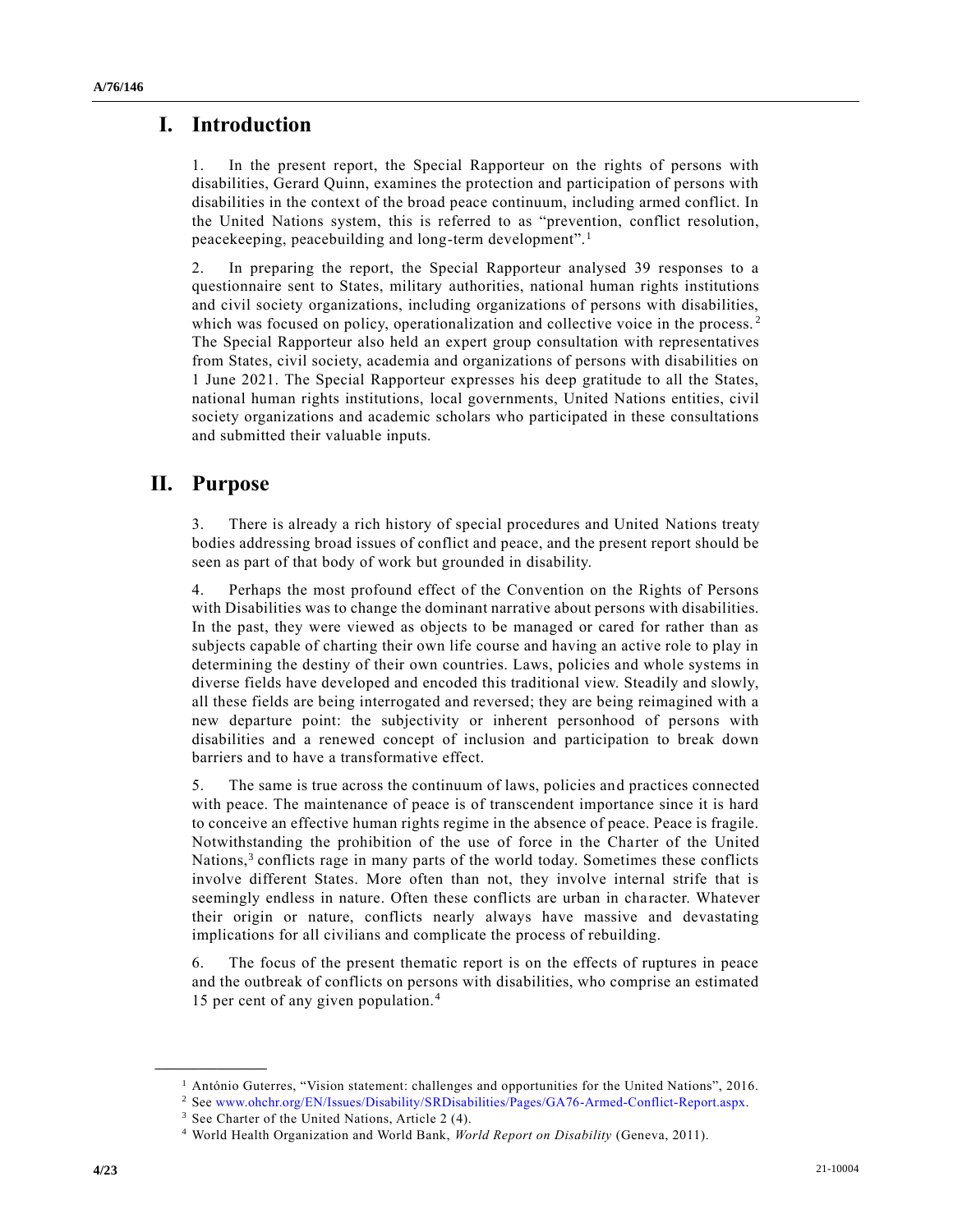7. The main problem to be addressed is the invisibility – or relative invisibility – of persons with disabilities in norms and practices that have evolved over decades to address all points along the peace-conflict continuum:

- This concerns conflict prevention and the hitherto undervalued role of persons with disabilities and their representative organizations in preventing ruptures that can lead to conflict.
- This concerns international humanitarian law and the partial visibility it gives to civilians with disabilities in its otherwise elaborate norms dealing with civilian protection in the conduct of conflicts.
- This concerns international criminal law and the fact that crimes against persons with disabilities seem not to have figured to the extent warranted.
- This concerns humanitarian action efforts, which in the past have not been sufficiently beneficial or accessible to persons with disabilities.
- This concerns the disarmament, demobilization and reintegration of ex-combatants, many of whom have acquired a disability or developed trauma during the conflict.
- This concerns peacekeeping operations and their limited perspective, thus far, on disability.
- Lastly, this concerns peacebuilding operations and the limited openings, thus far, for persons with disabilities to play their part in creating a more inclusive future for their societies in post-conflict situations.

8. The fundamental reset in the Convention informs and affects all policy domains connected with peace and conflicts. Much emphasis has been placed in recent years on international humanitarian law and the need to give nuance to its otherwise fine norms on civilian protection to make them more sensitive to the situation, rights and needs of persons with disabilities.

9. This framing is laudable and entirely correct, yet needs to be broadened. For one thing, "protection" in the Convention is part of a broader agenda of personhood, inclusion and participation: a vision of active human agency. In order to be truly effective and sustainable, this framing needs to take due account of the full continuum of laws and policies connected with the maintenance of peace and the re-establishment of peace in post-conflict situations.

10. It should be emphasized that the Convention applies at all times and does not allow for the derogation or suspension of its provisions during national emergency, foreign occupation, natural disaster or armed conflict.<sup>5</sup> This means that, with respect to the conduct of conflicts, both the Convention and international humanitarian law apply.<sup>6</sup> While there is no hierarchy of international norms or treaties, there is a powerful aspiration to avoid fragmentation and achieve greater coherence across fields.

11. This analysis is also reinforced by the relevant provisions of the Sustainable Development Goals, specifically Goal 10 (Reduce inequality within and among countries), Goal 11 (Make cities and human settlements inclusive, safe, resilient and sustainable) and Goal 16 (Promote peaceful and inclusive societies for sustainable development, provide access to justice for all and build effective, accountable and inclusive institutions at all levels). These Goals speak directly to development and

<sup>5</sup> Human Rights Committee, general comment No. 29 (2001).

<sup>6</sup> The only other human rights treaty to have the same provision is the Convention on the Rights of the Child (art. 38).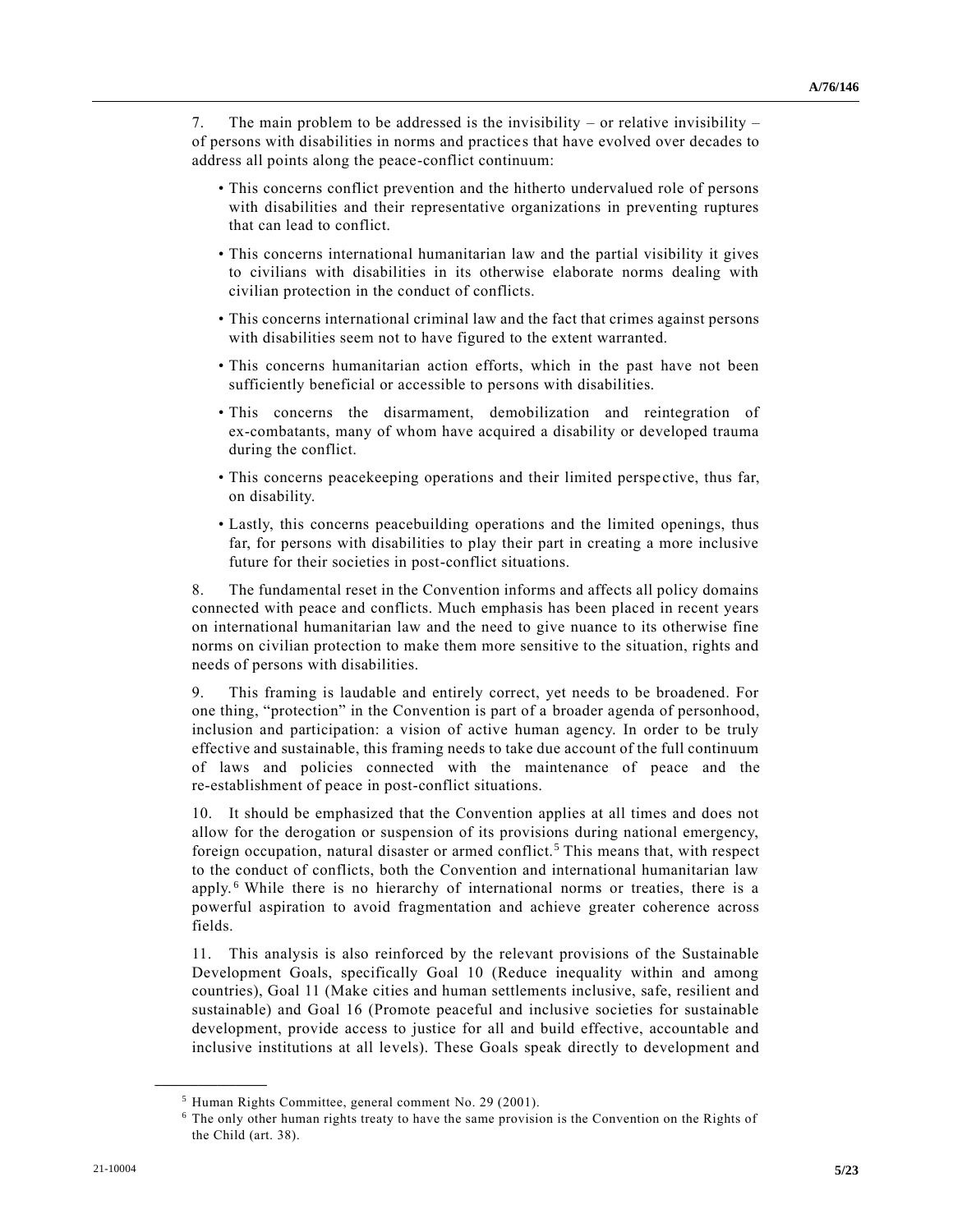systems change, which is highly relevant when thinking of the peace continuum in the round.

12. In the first part of the present report, the Special Rapporteur will set the scene by clarifying the profound normative reset represented in the Convention on the Rights of Persons with Disabilities. As will be seen, this reset pivots on an emphasis on the personhood of persons with disabilities (their individual and collective voice) and on a broader, deeper conception of equality, inclusion and participation. Importantly, Security Council resolution [2475 \(2019\)](https://undocs.org/en/S/RES/2475(2019)) marks a historic shift in the broadening of this framing to include, for example, the role of persons with disabilities in peacebuilding. The present report is crafted to contribute to the development of a deeper conversation initiated by the Security Council resolution.

13. In the second part of the present report, the Special Rapporteur will set o ut the various policy domains connected with peace and conflict and will identify exactly where the relative invisibility of persons with disabilities exists and how it has adversely affected them. These adverse effects have mostly arisen through lack of forethought, which both reflects and embeds invisibility. It is asserted that the visibility of persons with disabilities across the continuum remains uneven. The main challenge is to imagine what these policy domains would look like if there were a much more intentional effort to foreground disability and to foster a heightened sensitivity to respond to the difference of disability as well as active inclusion and participation.

14. In the third part of the present report, the Special Rapporteur sets out a r ange of general conclusions as well as more specific recommendations across the peace conflict continuum to enhance the visibility of disability. These recommendations are not set in stone and are not end points: they are intended to contribute to framing a broader conversation about how to make disability more visible in the peace continuum.

## **III. Disability and peace and security: towards greater visibility**

## **A. Values: the transformative narrative of the Convention on the Rights of Persons with Disabilities in the peace continuum**

### **The core values**

15. Four central themes come to the fore from the Convention on the Rights of Persons with Disabilities and are of direct relevance to each point along the peace continuum.

#### *The rebalancing of the traditional protection agenda*

16. Protection, as such, has not gone away. It is embraced by the Convention (see art. 16, on freedom from exploitation, violence and abuse). However, it is now shorn of its paternalistic roots. In a way, it is acknowledged in the Convention that there is no such thing as an inherently vulnerable person, but only persons with disabilities placed in vulnerable situations. The need to deal with this imposed vulnerability is therefore highlighted. For example, placement in an institution in an urban environment certainly constitutes a heightened situation of risk in modern warfare, which tends to be urban in nature. An end to impunity is also demanded in article 16. Accordingly, the historic invisibility of persons with disabilities in law enforcement is acknowledged and its reversal sought.

17. The Convention therefore does not eliminate the need for protection, but places it on fundamentally different predicates. This has clear implications for laws and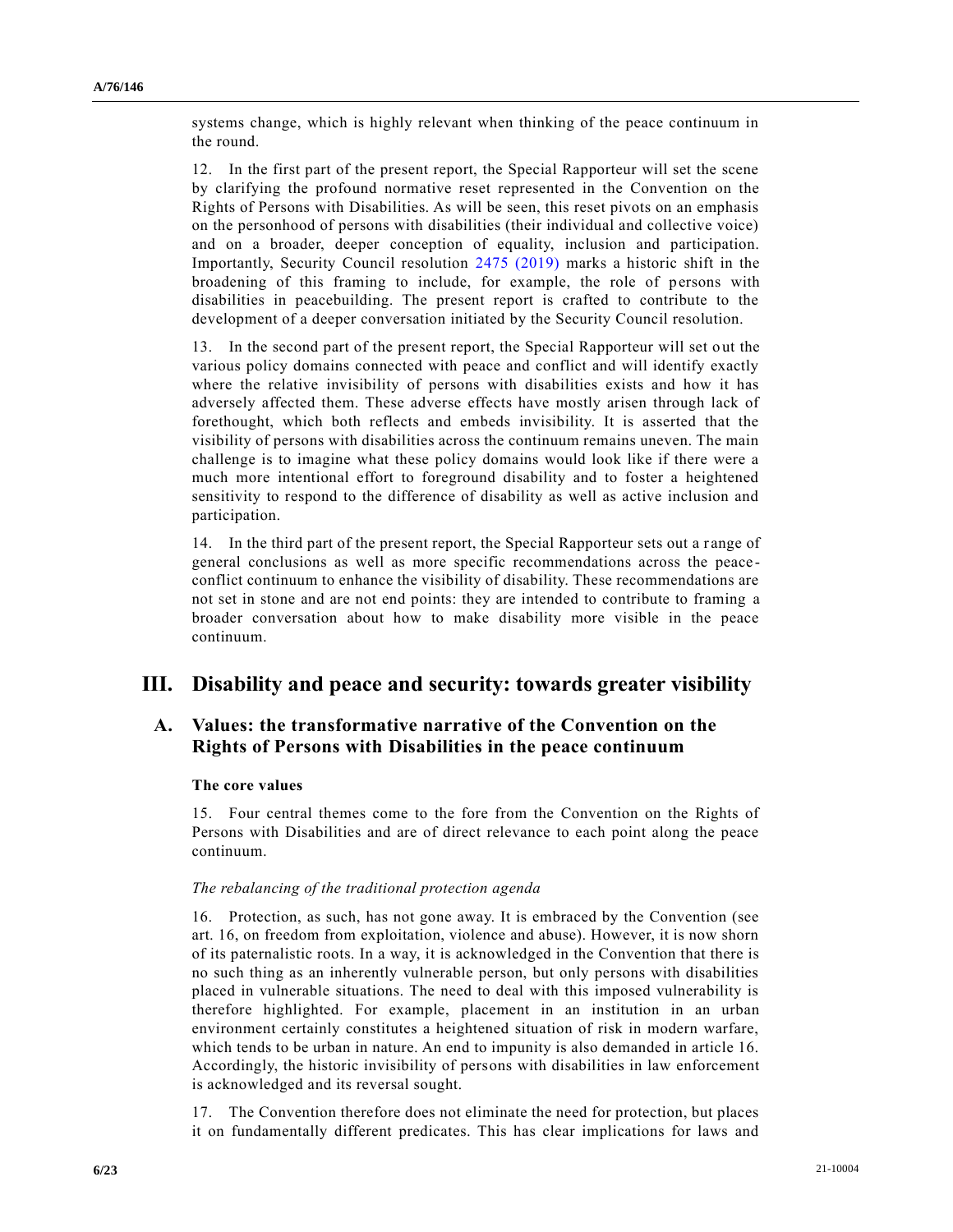policies along the peace continuum that seem to overemphasize the medical condition of disability and downplay the moral agency of persons with disabilities, as well as the broader skein of rights into which protection should be understood.

#### *Personhood: from medical object to human subject*

18. The Convention is grounded on the personhood, autonomy and voice of persons with disabilities. This grounding is chiefly reflected in article 12 (dealing with legal capacity), article 19 (on the right to live independently in the community) and article 4 (3) (on the right to be consulted). This emphasis on personhood has massive implications for traditional power relationships and seeks to restore both the visibility of persons and their power over their own lives. Rather than conceptualizing persons with disabilities as objects to be managed or cared for, this newer framing sees persons with disabilities as full moral agents capable of directing and willing to direct their own lives. It is a useful antidote to the rampant paternalism of the past.

#### *Equality: positively accommodating the difference of disability*

19. The Convention is also anchored in a broad and deep theory of equality (arts. 1 and 5). Usefully, the Committee on the Rights of Persons with Disabilities has developed a theory of "inclusive equality", as reflected in article  $5.^7$  In its influential view, this is grounded in four elements, which include: (a) recognition of the centrality of the personhood and autonomy of persons with disabilities; (b) positive respect for the difference of disability and accommodating difference; (c) respecting the diversity of disability as part of the human condition; and (d) reconfiguring social and other supports to underpin and not undermine the above.

20. All these elements are important when considering the adequacy of traditional approaches to the peace continuum. Of particular importance, however, is the emphasis on the need to positively accommodate the difference of disability and on the right to participate in processes affecting oneself.

#### *Active human agency: inclusion and participation*

21. The Convention adopts a rich theory of inclusion and participation across all domains of life. Importantly, inclusion in processes that determine the collective life of the nation is encompassed in article 29, on participation in political and public life. Even if article 29 did not exist, it would have to be implied by article 4 (3), in which an obligation of close consultation in the development of laws, policies and practice s that affect persons with disabilities is mandated. Undisputedly, this includes all points on the peace continuum. To the fore are both the individual and collective agency of persons with disabilities.

#### **The core values applied to situations of risk**

#### *Article 11 of the Convention: the bridge to situations of risk and humanitarian emergencies*

22. The drafters of the Convention were aware of the implications of these values, rights and obligations in the context of how States responded to disasters, whether in situations of armed conflict or other humanitarian crises or natural disasters. Hence, in the famous article 11 of the Convention, on situations of risk and humanitarian emergencies, States parties are obliged to take, "in accordance with their obligations under international law, including international humanitarian law and international

<sup>7</sup> Committee on the Rights of Persons with Disabilities, general comment No. 6 (2018).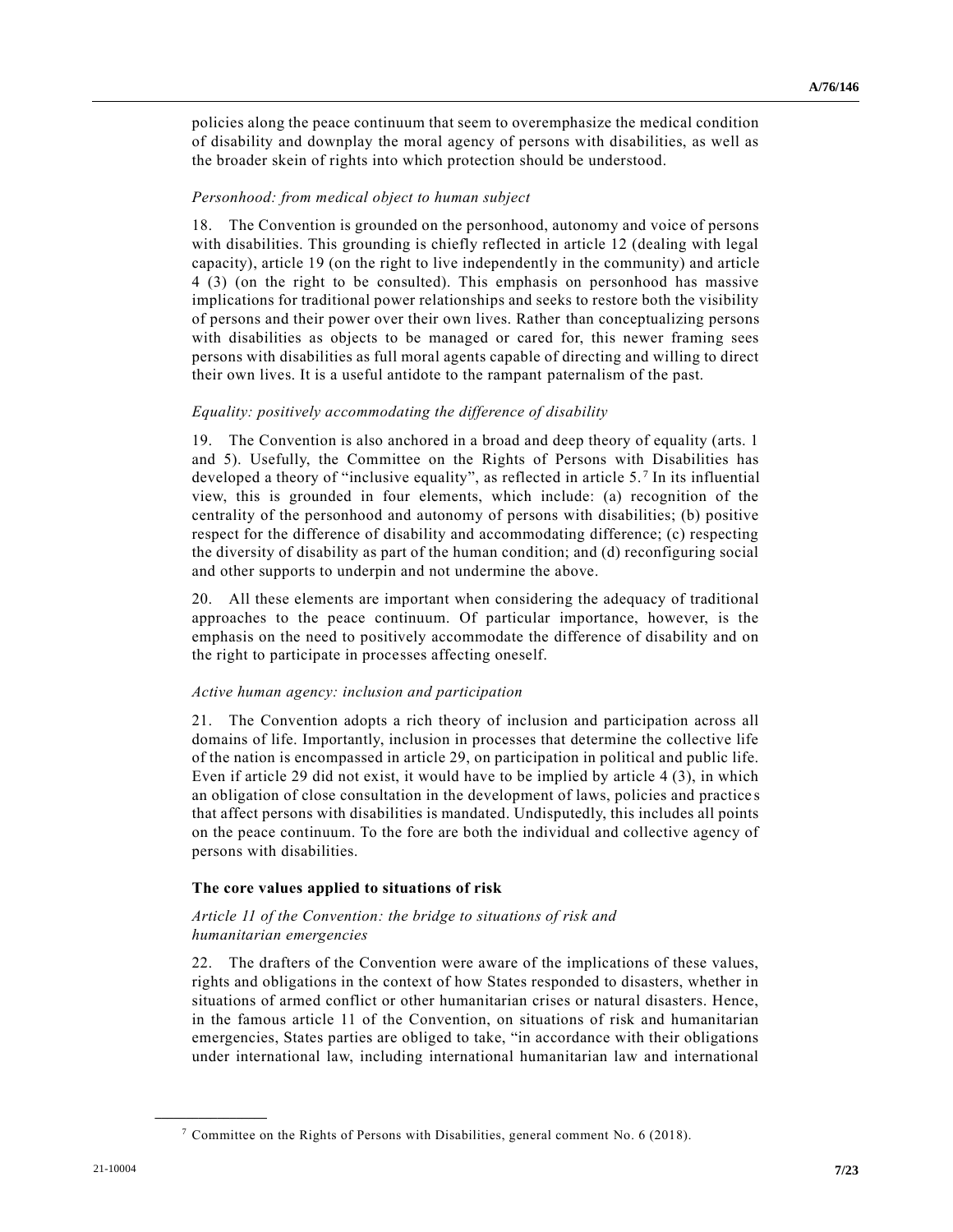human rights law, all necessary measures to ensure the protection and safety of persons with disabilities" during said emergencies.

23. Read in the light of the Convention, "protection" under international humanitarian law takes on two new dimensions as a result. First of all, in line with the understanding of the Committee on the Rights of Persons with Disabilities of equality, it means paying extra attention to the difference of disability in the established norms on protection and positively accommodating that difference. This would certainly achieve greater visibility for persons with disabilities within international humanitarian law. Secondly, it means placing the "protection" agenda within a broader agenda of personhood, equality and social inclusion and participation. Protection is never completely isolated from a broader agenda and is perhaps a necessary first step in securing (or resecuring) the rights of persons with disabilities.

#### *Security Council resolution [2475 \(2019\):](https://undocs.org/en/S/RES/2475(2019)) building the bridge*

24. This broader agenda is amply reflected in the historic Security Council resolution [2475 \(2019\)](https://undocs.org/en/S/RES/2475(2019)) on the protection of civilians with disabilities during armed conflicts. The resolution is focused on the duty to protect (paras. 1 and 8), a duty to assist (paras. 3, 4 and 5), a duty to consult (para. 6) and an obligation to end impunity for criminal acts (para. 2). Furthermore, there are calls in the resolution for capacitybuilding across United Nations peacekeeping and peacebuilding actors (para. 7), the need to step up the visibility of persons with disabilities in reporting by the Secretary-General (para. 9) and the need for ongoing dialogue between civil society organizations of persons with disabilities and the Security Council (para. 10). Implicitly, this means that civil society also needs to develop its capacity to interact constructively with States on all points of the peace continuum and to be supported in doing so.

25. The main point flowing from the Security Council resolution is that norms of international humanitarian law need to become much more sensitized to the rights and situational needs of persons with disabilities. This, in any event, is a logical conclusion of the Committee's understanding of equality and the need to respond to – and positively accommodate – the difference of disability across many policy domains. Resolution [2475 \(2019\)](https://undocs.org/en/S/RES/2475(2019)) explicitly supports the view that the "protection" agenda is itself part of a broader agenda along all points on the peace continuum.

#### *The United Nations Disability Inclusion Strategy: a platform to transform United Nations peace operations in line with the Convention*

26. In March 2019, the United Nations Disability Inclusion Strategy<sup>8</sup> was adopted with the aim of ensuring that United Nations entities and programmes are themselves optimizing the contribution of the Organization to realizing the goals of the Convention. It has four related goals: (a) the development of leadership across the United Nations system (including the specialized agencies and in-country teams); (b) strategic planning in mainstream activities to take explicit account of persons with disabilities; (c) the development of disability-specific policies; and (4) the development of teams with specific knowledge of disability and disability rights. The Strategy has an entity accountability framework with detailed indicators across all four goals.

27. The Strategy is highly relevant to United Nations actions across the broad continuum of peace. It applies equally to the Department of Political and Peacebuilding Affairs and the Department of Peace Operations of the Secretariat. The

<sup>8</sup> See [www.un.org/en/content/disabilitystrategy/.](http://www.un.org/en/content/disabilitystrategy/)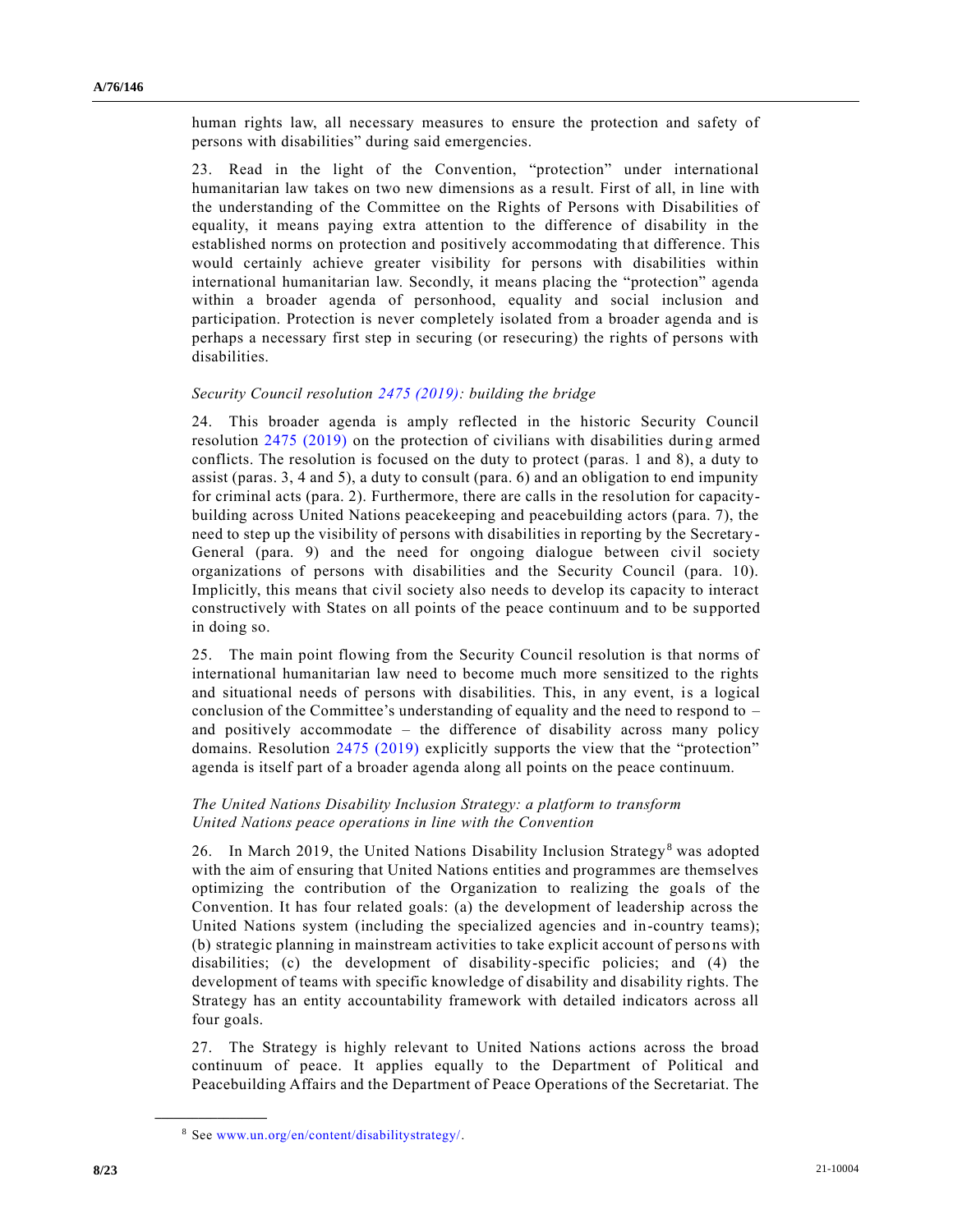Disarmament, Demobilization and Reintegration Section of the latter Department is currently working on a disability module. In addition, the Mine Action Service within that Department is currently developing a victim assistance standard as part of the International Mine Action Standards.

28. A recent report of the Secretary-General on the implementation of the Strategy shows positive signs of progress towards disability inclusion across the United Nations system.<sup>9</sup> Overall, the results of the analysis undertaken to inform that report show promising advancement within funds, programmes and specialized agencies. While it was found that the Secretariat was behind on a number of indicators, some departments, offices and regional commissions performed better than the Secretariat as a whole. In some cases, peacekeeping and special political missions have begun to develop tangible plans of action to ensure disability inclusion, and efforts are under way to raise awareness and create capacity in those missions for meaningful disability inclusion. This is a good sign of progress to be built on in the future. More optimistically for the future, the Secretary-General indicates that the adoption of the Strategy has been a catalyst for peacekeeping operations and special political missions to think about disability when previously they had not.

## **B. The peace-conflict continuum: uneven visibility of persons with disabilities**

#### **Background**

*The changing nature of warfare and the impacts of conflicts on persons with disabilities*

29. The impact, duration and scope of armed conflicts have dramatically changed since the end of the Second World War. Greater urbanization has led to armed conflicts occurring more often in cities and densely populated areas, with the impact of the violence falling heavily on civilians. <sup>10</sup> The use of explosive weapons with broad destructive effects in urban areas causes disruption, degradation and the destruction of essential services, even when they are not directly targeted. Such loss of lifesustaining services causes displacement as the populace attempts to flee the fighting to find safety, food, water and medical care. The prevalence of protracted conflicts only serves to enhance this overall impact on persons with disabilities, due in large part to the degradation and collapse of essential and support systems and services, thereby creating new barriers on top of already existing ones. The future of warfare, which may increasingly rely on autonomous weapons systems driven by artificial intelligence and machine-learning, would seem to exponentially compound these difficulties.<sup>11</sup>

30. These effects of armed conflicts fall heavily on persons with disabilities. Persons with disabilities who are living in, or attempting to flee from, conflic t zones face numerous threats to their physical and mental health and well-being, further aggravating pre-existing disability or leading to secondary disability.<sup>12</sup>

**\_\_\_\_\_\_\_\_\_\_\_\_\_\_\_\_\_\_** <sup>9</sup> [A/75/314.](https://undocs.org/en/A/75/314)

<sup>&</sup>lt;sup>10</sup> International Committee of the Red Cross (ICRC), International Humanitarian Law and the *Challenges of Contemporary Armed Conflict: Recommitting to Protection in Armed Conflict on the 70th Anniversary of the Geneva Conventions* (Geneva, 2019), p. 16.

<sup>&</sup>lt;sup>11</sup> See, in general, Peter Maurer, President of ICRC, "The new ICRC position on autonomous weapon systems", virtual briefing to States, 12 May 2021.

<sup>&</sup>lt;sup>12</sup> See World Programme of Action concerning Disabled Persons [\(A/37/351/Add.1](https://undocs.org/en/A/37/351/Add.1) and [A/37/351/Add.1/Corr.1,](https://undocs.org/en/A/37/351/Add.1/Corr.1) annex, sect. VIII, recommendation 1 (IV)).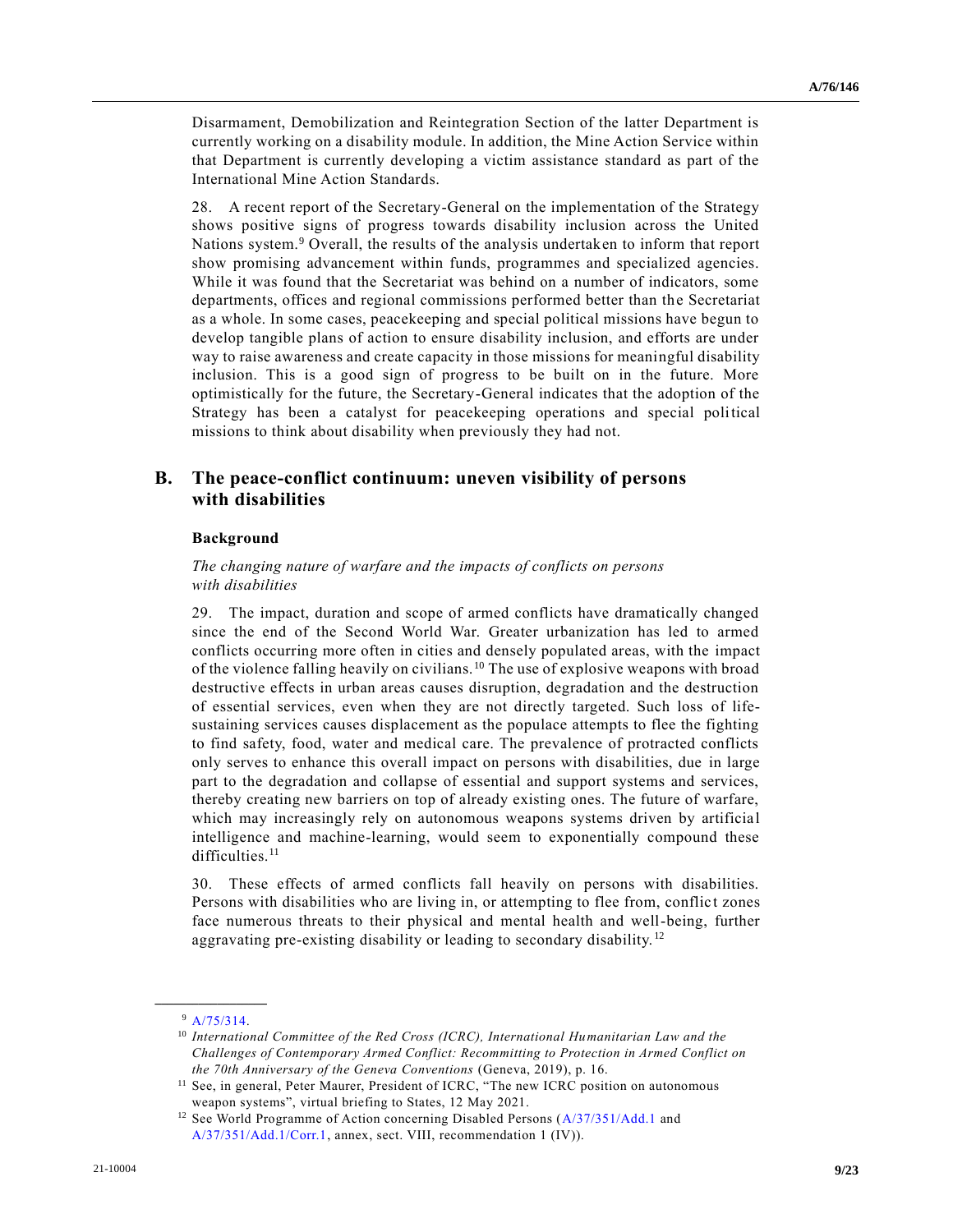31. Conflict increases the prevalence of disability within the population through newly acquired disabilities, with many of those individuals facing the same barriers and challenges as persons with existing disabilities, but without the previous lived experience.<sup>13</sup> The violence produced by armed conflict creates a multitude of risks, including attacks directed at individuals, the presence of landmines and other unexploded ordnance, disruption in food, water and medical supplies and services, exposure to the elements and risks of other trauma that can create or exacerbate psychosocial conditions.<sup>14</sup> Conflicts tend to leave profound intergenerational scars, especially in terms of mental health and trauma.

32. The impact of the global coronavirus disease (COVID-19) pandemic crisis on persons with disabilities in conflict-affected contexts is of particular concern. At least 2 billion people around the world live in places affected by fragility, conflict and violence. COVID-19 has rendered the lives of people in conflict-affected areas all the more insecure. On 23 March 2020, the Secretary-General called for a global ceasefire to silence the guns and focus efforts on fighting the pandemic, an appeal that prompted positive responses from Member States, parties to conflict, regional organizations and civil society. In a meeting of the Security Council held on 9 April 2020, the Secretary-General outlined several trends related to the pandemic with implications for conflict prevention, including further erosion of trust in public institutions, a rise in community tensions associated with response measures and, in some contexts, an amplification of existing drivers and root causes of conflict. Ongoing threats and experiences of violence such as these increase the burden of COVID-19 as individuals may avoid accessing health facilities and seeking the medical care they desperately need.

#### *Intersectionality, disability and the peace continuum*

33. Persons with disabilities have multiple and overlapping identities and thus different kinds of overlapping vulnerabilities, which are especially evident during conflicts.

34. For example, women and girls with disabilities face an increased risk of exposure to domestic violence during the pandemic, and health, rehabilitation and social protection systems in already fragile and insecure conflict and post-conflict environments serve only to reinforce the disability-differentiated impacts of the pandemic. Displaced, refugee, rural and other marginalized persons with disabilities, especially women and girls, face additional challenges, including a lack of accessible and reliable information and access to essential needs, such as food and safe and accessible shelter. Refugees and internally displaced women and girls with disabilities are exposed to an increased risk of multiple forms of gender-based violence, including violence and abuse by intimate partners, family members and caregivers, forced and early marriage, sterilization and sexual violence. Women and girls with disabilities may be uniquely vulnerable to human trafficking during and after conflicts.

35. In resolution [2250 \(2015\),](https://undocs.org/en/S/RES/2250(2015)) on youth and peace and security, the Security Council gave recognition to the role of youth in the prevention of violence and the resolution of conflicts for the first time and called for increased representation of youth in decision-making at all levels.<sup>15</sup> Youth with disabilities should be engaged in inclusive practices, including those related to youth employment, vocational training and

<sup>&</sup>lt;sup>13</sup> William Pons, "The hidden harm: acquired disability during conflict", Center for Civilians in Conflict, 4 August 2017.

<sup>&</sup>lt;sup>14</sup> Janet E. Lord, "Desk review on humanitarian action inclusive of persons with disabilities", prepared for the Inter-Agency Standing Committee Task Team on Inclusion of Persons with Disabilities in Humanitarian Action, 1 March 2018.

<sup>&</sup>lt;sup>15</sup> See also Security Council resolution [2419 \(2018\),](https://undocs.org/en/S/RES/2419(2018)) on youth and peace and security.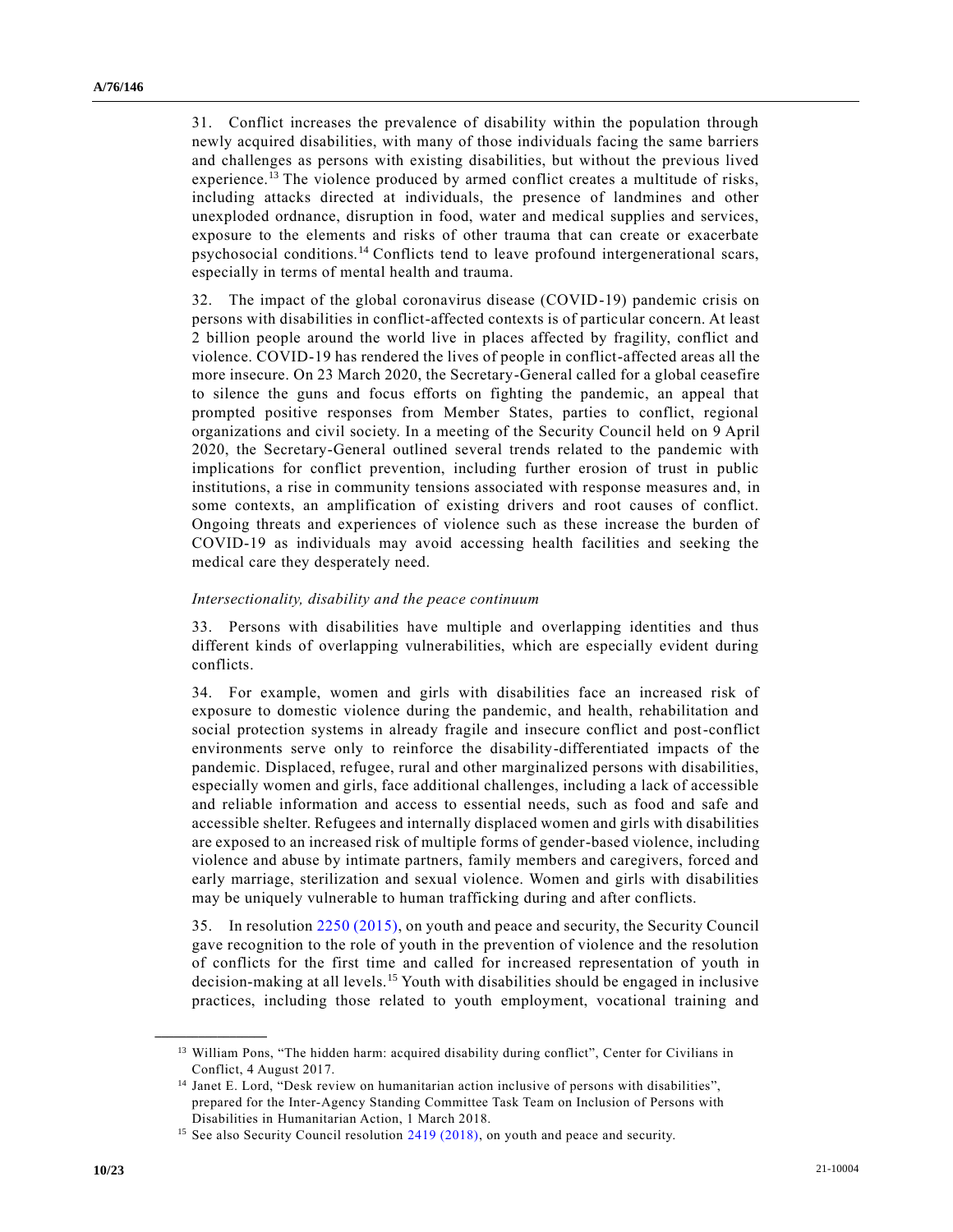educational opportunities and those promoting youth entrepreneurship and meaningful participation in decision-making. The Council highlighted that the disruption of young people's access to educational and economic opportunities had a dramatic impact on durable peace and reconciliation.

36. Members of minority ethnic groups with disabilities may face disproportionate risk during conflict. Persons with disabilities who live in congregate living arrangements, such as social care homes or psychiatric facilities, are at greater risk during conflict. Older persons with disabilities can experience heightened vulnerabilities. These are only a few examples of the intersectional complexity of the lived experience of persons with disabilities in conflict.

#### *Women and peace and security: a possible model for the inclusion of persons with disabilities in conflict prevention, management and resolution*

37. In 2000, the Security Council unanimously adopted resolution [1325 \(2000\),](https://undocs.org/en/S/RES/1325(2000)) on women and armed conflict. In the resolution, the Council went beyond a static conception of protection and urged Member States to ensure increased representation of women at all decision-making levels for the prevention, management and resolution of conflict. The Council envisaged inclusion and participation right across the peace continuum, and urged the Secretary-General to seek to expand the role and contribution of women in United Nations field-based operations, and especially among military observers. It expressed its willingness to incorporate a gender perspective into peacekeeping operations. It also requested the Secretary-General to provide Member States with guidelines and materials on the protection, rights and the particular needs of women, as well as on the importance of involving women in all peacekeeping and peacebuilding measures.

38. In the context of negotiating and implementing peace agreements, the Security Council, in resolution [1325 \(2000\),](https://undocs.org/en/S/RES/1325(2000)) called on actors to take special measures to protect women and girls from gender-based violence (para. 10), to adopt a gender perspective for repatriation and resettlement and for rehabilitation, reintegration and post-conflict reconstruction (para. 8 (a)), to take measures that supported local women's peace initiatives (para. 8 (b)) and to protect the rights of women and girls with disabilities related to the constitution, the electoral system, the police and the judiciary (para. 8 (c)), which presumably applies to the drafting of new post-conflict constitutions, as well as the preservation of political rights and the rule of law. The Council encouraged all those involved in disarmament, demobilization and reintegration to consider the different needs of female and male ex-combatants (para. 13).

39. In responding to the call for inputs to inform the present report, Finland stated that the women and peace and security perspective was used to take into account the security and situation of other groups placed in vulnerable situations, such as persons with disabilities.<sup>16</sup> Specifically, Finland stated that its soldiers were trained on issues related to the protection of vulnerable populations when deployed to address crisis management situations. Moreover, Finland stated that the women and peace and security perspective was present within guidelines, manuals and policies addressing vulnerable groups, including persons with disabilities.

40. The women and peace and security agenda possibly provides a model of sorts for the way forward for persons with disabilities in conflict prevention, management and resolution and certainly warrants further exploration.

<sup>&</sup>lt;sup>16</sup> Response of Finland to request by the Special Rapporteur for inputs on disability and armed conflict (8 June 2021).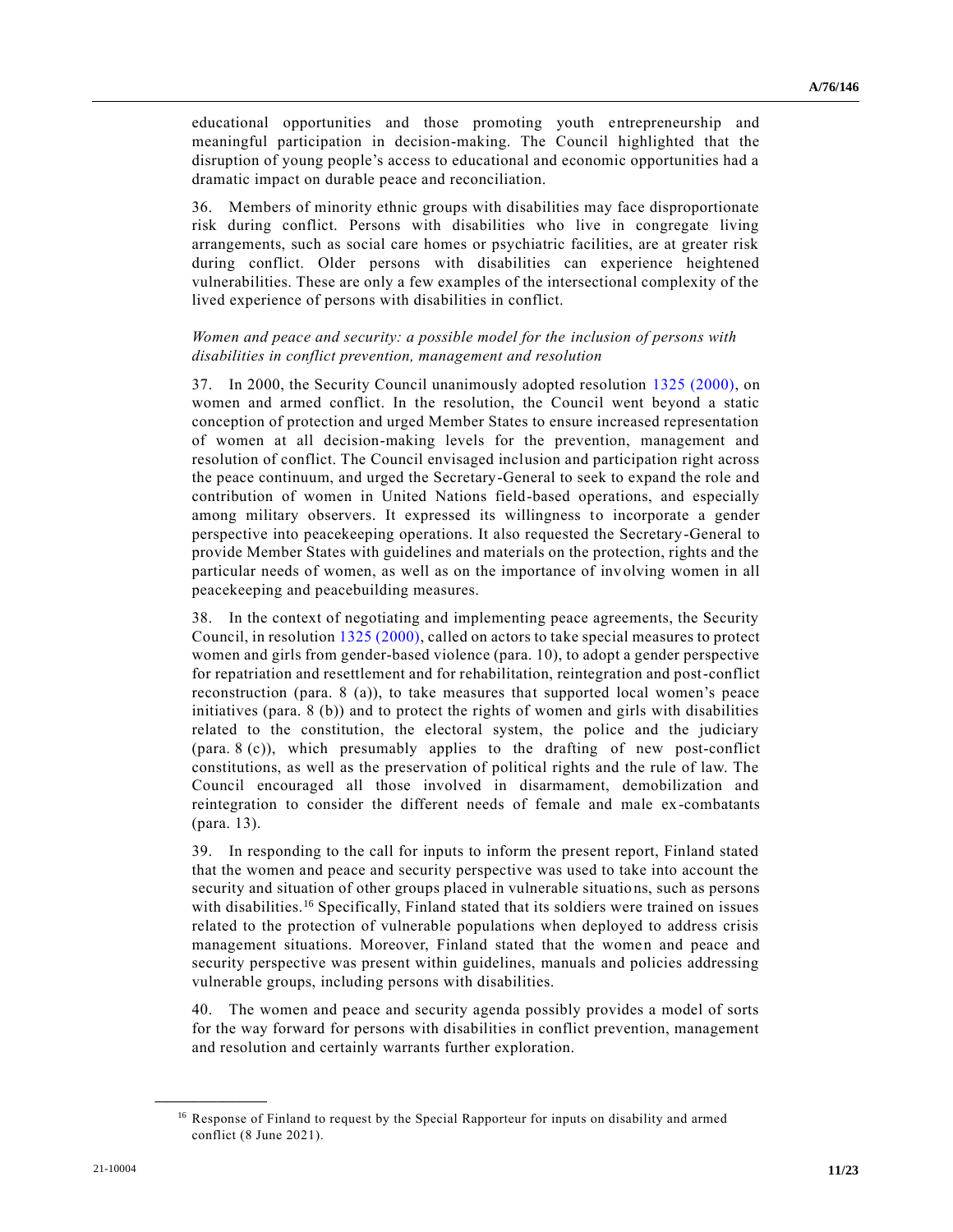### **Stocktaking: the uneven visibility of persons with disabilities in the peace-conflict continuum**

#### *Conflict prevention: limited visibility*

41. Conflict prevention is a central tenet of the Charter of the United Nations and is woven into all of the work carried out by the United Nations through the three pillars of peace and security, development and human rights. All too often, though, the essential work of conflict prevention is overshadowed by the exigencies of a crisis or armed conflict. In such difficult circumstances, success tends to be more narrowly defined by the securing of a ceasefire agreement, which is necessary but not sufficient.

42. Steps have recently been taken by the United Nations to refocus on the "sustaining of peace" through an increased focus by special political missions on preventing and de-escalating conflict as well as on stopping its reoccurrence. As part of this refocusing, gender and inclusion has rightly played a significant role in line with the women and peace and security agenda. Similar attention does not appear to be paid to the role and contributions that persons with disabilities can make towards conflict prevention. This is despite the fact that persons with disabilities have much to lose in conflict situations and have a highly vested interest in preventing conflict. Just as importantly, they have much to contribute to diffusing tensions and enab ling all antagonists to focus instead on common human goals. This exclusion means that conflict prevention efforts are probably less effective than they might be since the specific needs, risks and expertise of persons with disabilities remain invisible an d underutilized.

43. Antagonists can always convene around disability as a neutral site to begin to reach beyond sectarian and other political divides. This helps to put the human back into human rights. The opportunity costs for building alliances are lowered when the parties can convene around a theme that unites rather than divides. It is strongly suggested that more work needs to be done to highlight the positive input of persons with disabilities and their representative organizations in diffusing fragile situations. It is suggested that a much more intentional approach is needed to hear their voices in avoiding conflict and that political missions configured to prevent conflict should always have a disability dimension.

### *The conduct of conflict and international humanitarian law: partial visibility*

44. International humanitarian law has evolved over the past several decades to try to mitigate the effects of conflicts on civilian populations. The relevant instruments include the Geneva Convention relative to the Protection of Civilian Persons in Time of War (Fourth Geneva Convention), the Protocol Additional to the Geneva Conventions of 12 August 1949, and relating to the Protection of Victims of International Armed Conflicts (Protocol I), and the Protocol Additional to the Geneva Conventions of 12 August 1949, and relating to the Protection of Victims of Non-International Armed Conflicts (Protocol II), i.e. conflicts in which the main actors are not States.

45. The general duty to protect civilians in armed conflict is found in the Fourth Geneva Convention. Although not directly referencing persons with disabilities, common article 3, the obligation to treat individuals who are hors de combat "by sickness, wounds, detention, or any other cause" without "adverse distinction" has been understood to include persons with disabilities.<sup>17</sup> Moreover, when and as needed, the Geneva Conventions of 12 August 1949 also allow for preferential treatment or

<sup>&</sup>lt;sup>17</sup> ICRC, "How law protects persons with disabilities in armed conflict", 13 December 2017.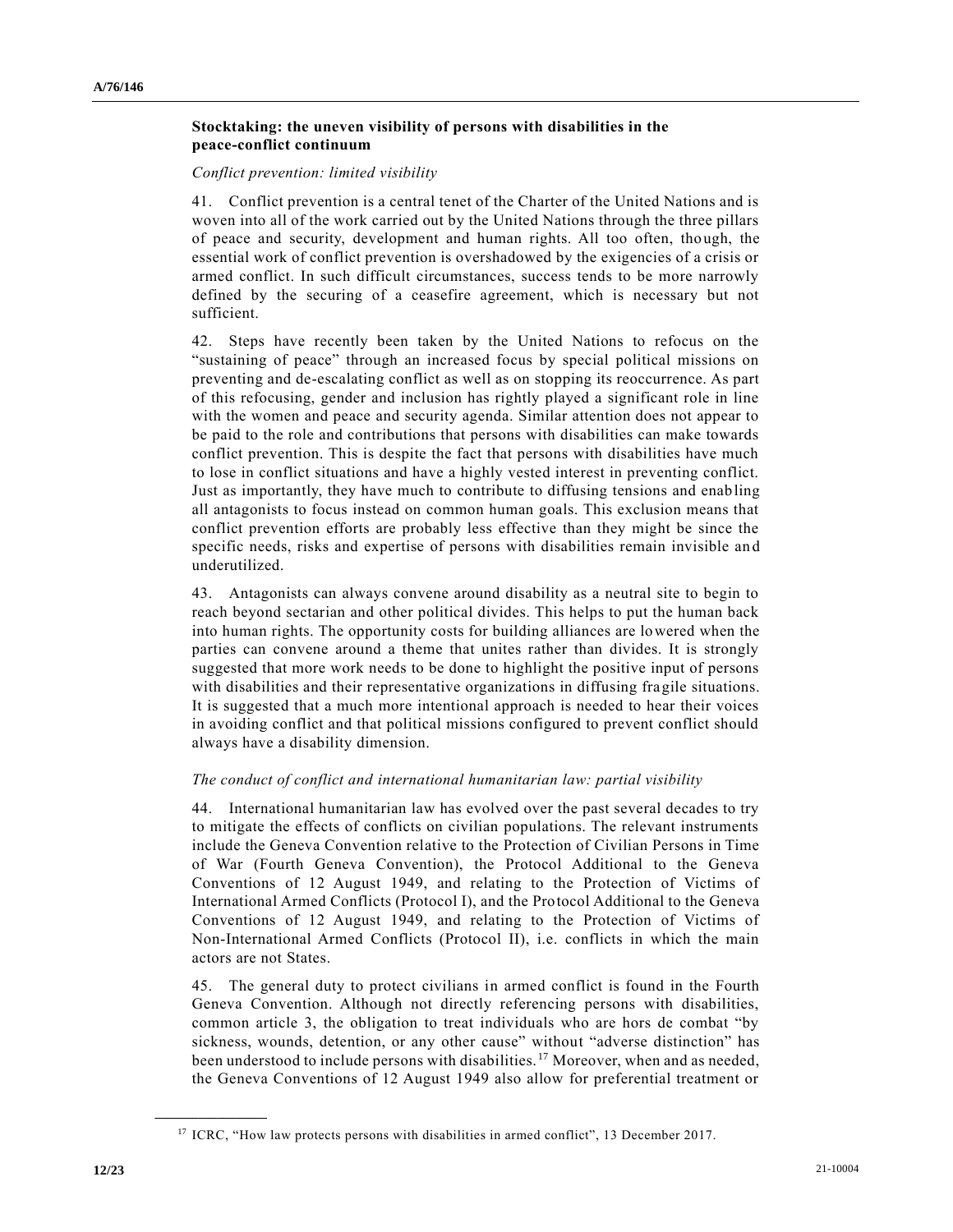privileged treatment of individuals on the basis of the state of their health, which would include persons with disabilities.

46. Articles 16 and 27 of the Fourth Geneva Convention provide elaboration on the general protections of civilians, which, as noted above, encompass persons with disabilities. Article 16 provides that "the wounded and sick, as well as the infirm … shall be the object of particular protection and respect". Article 27 provides that all protected persons (civilians) "are entitled, in all circumstances, to respect for their persons" and they "shall at all times be humanely treated, and shall be protected especially against all acts of violence".

47. Persons with disabilities tend to be disproportionately affected by armed conflicts. This seems not to register as an important reality to the extent that it should. Perhaps this is because the relevant authorities seem to act only when they have specific foreknowledge of the presence of persons with disabilities. That, it is suggested, is an inherently conservative approach that substantially underplays the presence of persons with disabilities. In its place should be a standard operating assumption that there will be at least 15 per cent of any given civilian population with a disability in theatres of operation and that there will be a diversity of persons with disabilities present. This is not so different to the assumption that 50 per cent of the civilian population will be women and girls.

48. Article 27 goes on to provide that all protected persons shall be protected "without any adverse distinction based, in particular, on race, religion or political opinion". This prohibition of adverse distinction (discrimination) is capacious enough to encompass disability. It provides a sufficient basis within international humanitarian law to embrace a broader and deeper understanding of equality to positively accommodate the reality of persons with disabilities. It therefore creates an opening to acknowledge unequal treatment on the basis of disability as well as an implicit invitation to reconsider how the principle of no adverse distinction could be made real within international humanitarian law for persons with disabilities.

49. The language of the Geneva Conventions of 1949 clearly reflects the old medical model and needs a fresh approach. The International Committee of the Red Cross (ICRC) has itself acknowledged the need to refresh the understanding of disability within international humanitarian law. While not overlooking the impact on perception that the continued use of the outdated medical model language has on the conception of protection for persons with disabilities in armed conflict, the main issue rests on how to sufficiently and effectively apply the existing protections to address the risks and needs of persons with disabilities during the conduct of hostilities. Simply, the general protections, while applying to persons with disabilities, inadequately account for the specific barriers, risks and harm faced by persons with disabilities. Therefore, direct consideration as to the impact of certain operations, actions and even type of ordnance must explicitly consider persons with disabilities.

50. Things such as inaccessible warning systems and evacuation processes, lack of understanding or consideration of the "life cycle" of persons with disabilities, and the use of certain ordnances that disproportionately traumatize persons with disabilities are just a few of the impediments to the full realization of the protections enshrined in the Geneva Conventions of 1949 from appropriately protecting persons with disabilities. This is very much due to the lack of consideration by armed actors that at a given moment, 15 per cent of the overall population in the theatre of operations is living with some form of disability, which must be considered and accounted for in order to fully comply with international humanitarian law obligations.

51. Particular attention is paid to the protection of hospitals "organized to give care to the wounded and sick, the infirm" which "may in no circumstances be the object of attack, but shall at all times be respected and protected by the Partie s to the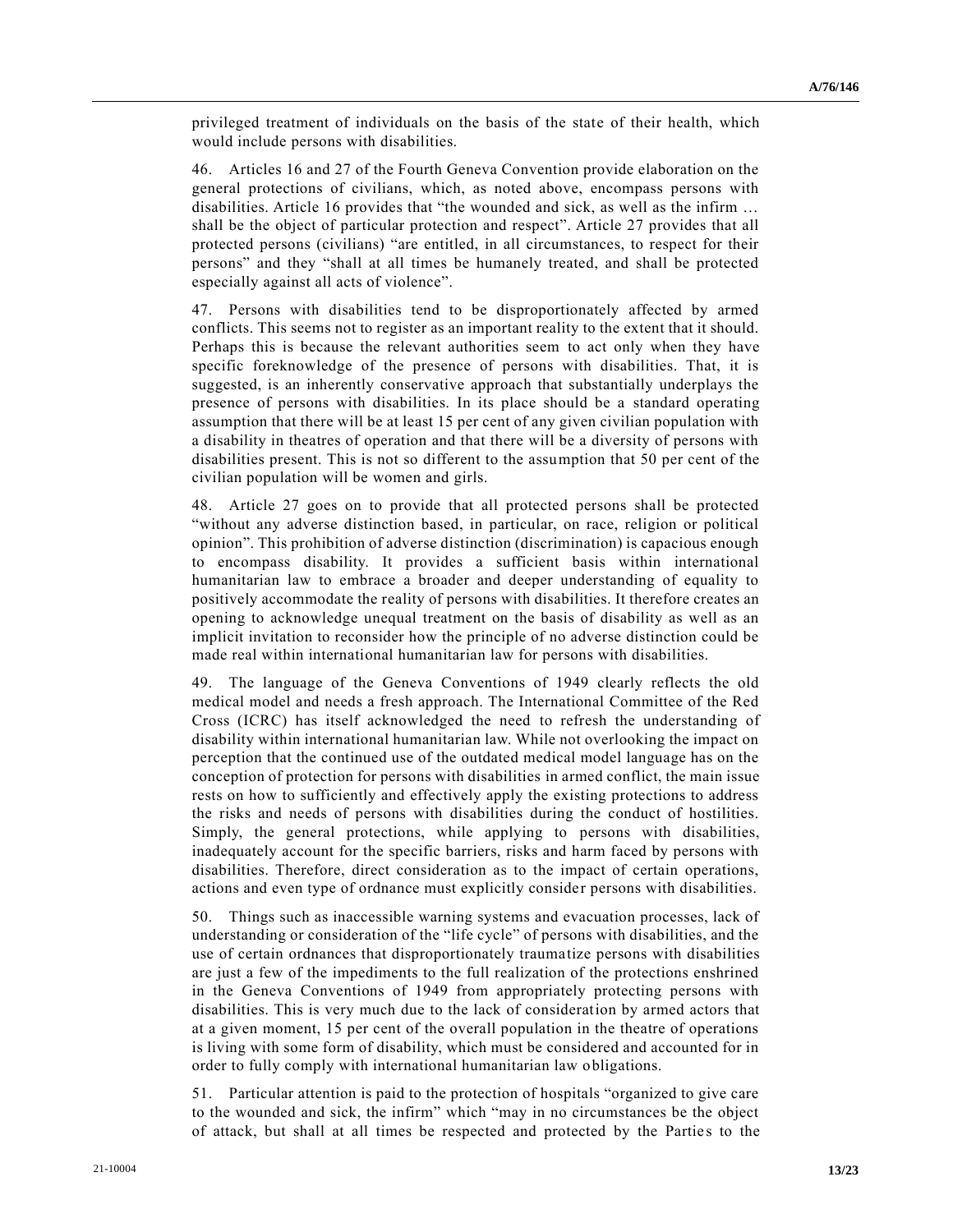conflict" (Fourth Geneva Convention, art. 18). Persons with disabilities tend to be more dependent on medical services (although this is a generalization), so this provision is important in the disability context. More broadly, and given that institutionalization (allegedly providing "care") still exists in many parts of the world and in conflict zones, this is an important norm as it applies to persons with disabilities.

52. The evacuation of civilians caught up in armed conflicts is governed by article 17 of the Fourth Geneva Convention. Again, the language used is less than ideal, covering as it does the "wounded, sick, infirm, and aged persons". Apart from the outdated language, the main problem here is the lack of accessible evacuation procedures. Often persons with disabilities have to abandon their technical aids or devices to take advantage of evacuation processes. Often the evacuation or safe zones are themselves not accessible or equipped to cater for the needs of those disabled evacuees who manage to escape.

53. The original norms of the Fourth Geneva Convention are amplified in Protocol I. Article 51 (2) of Protocol I provides that civilians "shall not be the object of attack". Indiscriminate attacks are prohibited: they include attacks "not directed at a specific military objective". The distinction between military and civilian objects is sharp and is reinforced by article 52 (2), on the general protection of civilian objects, which provides that "attacks shall be limited strictly to military objectives". Again, civilians with disabilities may be less mobile than others and the practicality of evacuation may be exceptionally difficult. This needs to be taken into account when demarcating military and civilian objects.

54. Article 54 of Protocol I deals with the "protection of objects indispensable to the survival of the civilian population". It is suggested that this is critically important when it comes to persons with disabilities, who often depend on goods, services and medication that others may be able to survive without. It is safe to say that very little attention has been paid to particularizing the services available to persons with disabilities and to addressing the dramatic impact of the absence of such services.

55. Importantly, Protocol I also deals with the principle of precautions in attacks. This principle obligates the taking of precautions to verify that the objects of attack are purely military. They are required to take "all feasible precautions in the choice of means and methods of attack with a view to avoiding, and in any event to minimizing, incidental loss of civilian life, injury to civilians and damage to civilian objects" (art. 57 (2) (a) (ii)). The range of what is considered "feasible" has not, hitherto, factored in disability, and it needs to.

56. Furthermore, as part of taking all feasible precautions, States are required to give "effective advance warning ... of attacks which may affect the civilian population, unless circumstances do not permit" (art. 57 (2) (c)). In the past, many such warnings have not been accessible to persons with disabilities. Audible warnings cannot be heard by the deaf. Written pamphlets warning of imminent actions cannot be read by the blind. Complex notifications need to be made in ea sy-to-read versions for some. The support networks for persons with disabilities likely have dissipated owing to the conflict, in which case any prior notifications might not reach them in a timely or effective manner.

57. When a choice is available between different military objects, Protocol I requires that the target chosen pose the least danger to the civilian population (art. 57 (3)). In making this determination, account must also be taken of the impact of striking such a target on persons with disabilities, who may not use the target in question in the same manner as the general population. Arguably, no such consideration is made during targeting assessments when there does not exist an operational assumption that persons with disabilities will be pre sent in the theatre of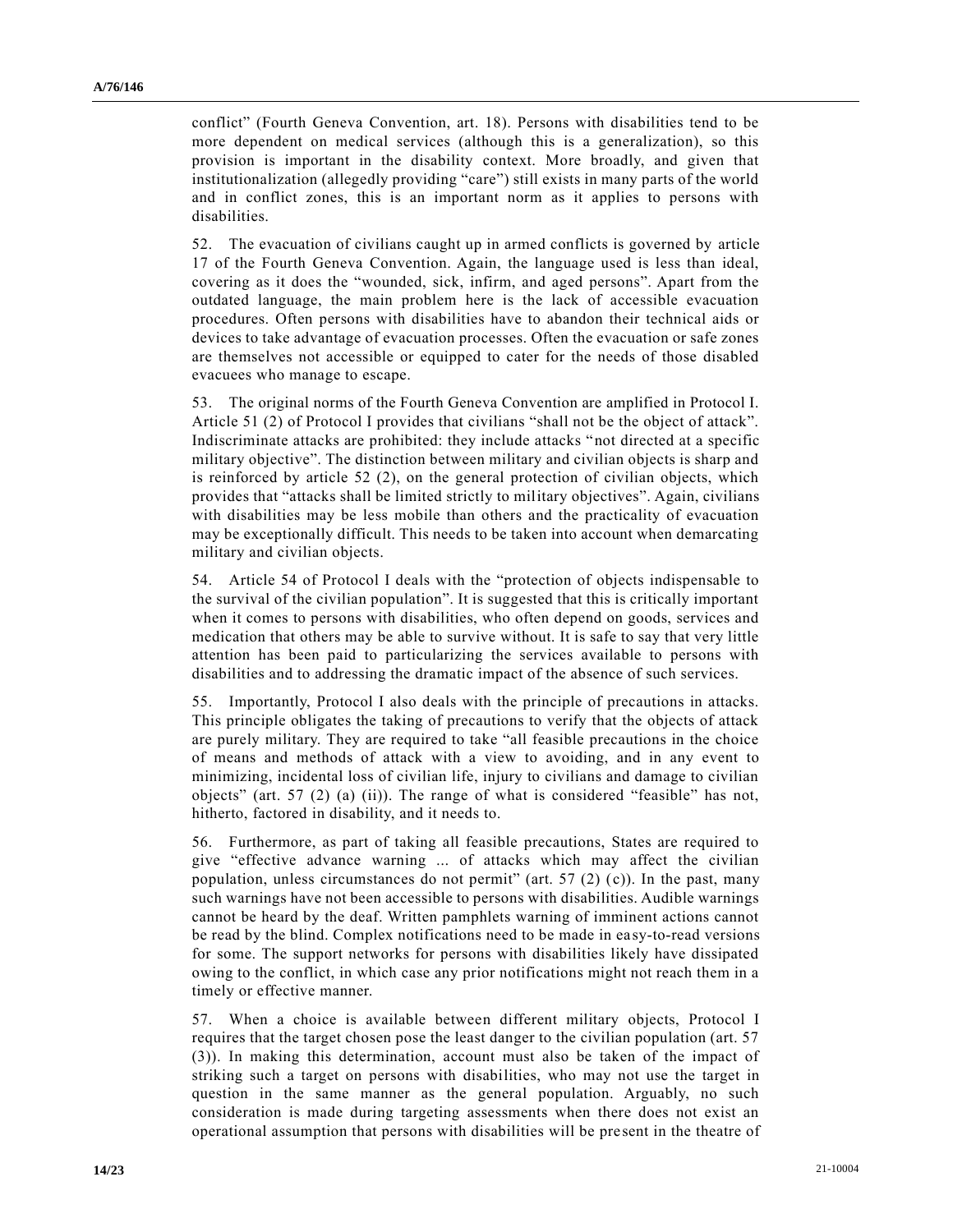operations. One precaution mentioned is the removal of the affected population who are proximate to military objects. Of course, however, inaccessible evacuation procedures leave a lot to be desired.

58. Protocol I (art. 58 (c)) requires States to take to the maximum extent feasible "other necessary precautions to protect the civilian population … under their control against the dangers resulting from military operations". This certainly constitutes a solid legal basis to develop a more individualized approach to the protection of persons with disabilities. There is ample space to do so and it is seemingly required.

59. Reprisals are specifically prohibited (art. 51 (6)). However, persons with disabilities may be disproportionately susceptible to reprisals. Using persons with disabilities as human shields (especially when easily susceptible in congregated settings like institutions) or hostages is similarly prohibited.

60. These elements have begun to be explored in studies that discuss international humanitarian law in the context of disability.<sup>18</sup> For instance, in 2015, the Office of the United Nations High Commissioner for Human Rights issued a thematic report on the rights of persons with disabilities under article 11 of the Convention on the Rights of Persons with Disabilities and examined the entire "continuum of humanitarian emergencies",<sup>19</sup> emphasizing the need to mainstream disability inclusion into all aspects of humanitarian emergencies, including armed conflict, while also noting the complementary and mutually reinforcing nature of international humanitarian law and international human rights law.<sup>20</sup> In the report, the view was taken that "protection" had to be read expansively and alongside the broader goals of the Convention. The Office called for international humanitarian law to be read using the human rightsbased approach to disability – as required under article 11 of the Convention – and stated that this would in turn "lead to substantive changes in policy and practice" protecting persons with disabilities in situations of risk and humanitarian emergencies.<sup>21</sup>

61. In 2017, ICRC published a major paper describing the complementarity between international humanitarian law and the Convention on the Rights of Persons with Disabilities during armed conflicts.<sup>22</sup> It highlights that international humanitarian law does allow for specific treatment and positive obligations towards prisoners of war based on their "state of health", thus suggesting that there is ample space within norms of international humanitarian law (especially the norm against adverse distinction) for specialized treatment and "reasonable accommodation" towards civilians with disabilities.

62. An important analysis on armed conflict and disability was published by the Geneva Academy of International Humanitarian Law and Human Rights in 2019.<sup>23</sup> While the reliance in international humanitarian law on the medical and charity models of disability is recognized in that report, the same conclusion as the above mentioned ICRC publication is ultimately arrived at, namely that international humanitarian law provides protections for persons with disabilities when read in conjunction with the Convention on the Rights of Persons with Disabilities. <sup>24</sup> The

<sup>18</sup> Janet E. Lord, "International humanitarian law and disability: paternalism, protection or rights?" in *Disability, Human Rights and the Limits of Humanitarianism*, Michael Gill and Cathy Schlund-Vials, eds. (Burlington, Vermont, Ashgate, 2014).

<sup>19</sup> Se[e A/HRC/31/30.](https://undocs.org/en/A/HRC/31/30)

<sup>20</sup> Ibid.

<sup>21</sup> Ibid., para. 4.

<sup>&</sup>lt;sup>22</sup> ICRC, "How law protects persons with disabilities in armed conflict".

<sup>23</sup> Alice Priddy, *Disability and Armed Conflict: Academy Briefing No. 14* (Geneva, Geneva Academy of International Humanitarian Law and Human Rights, 2019).

<sup>24</sup> Ibid., pp. 48–57.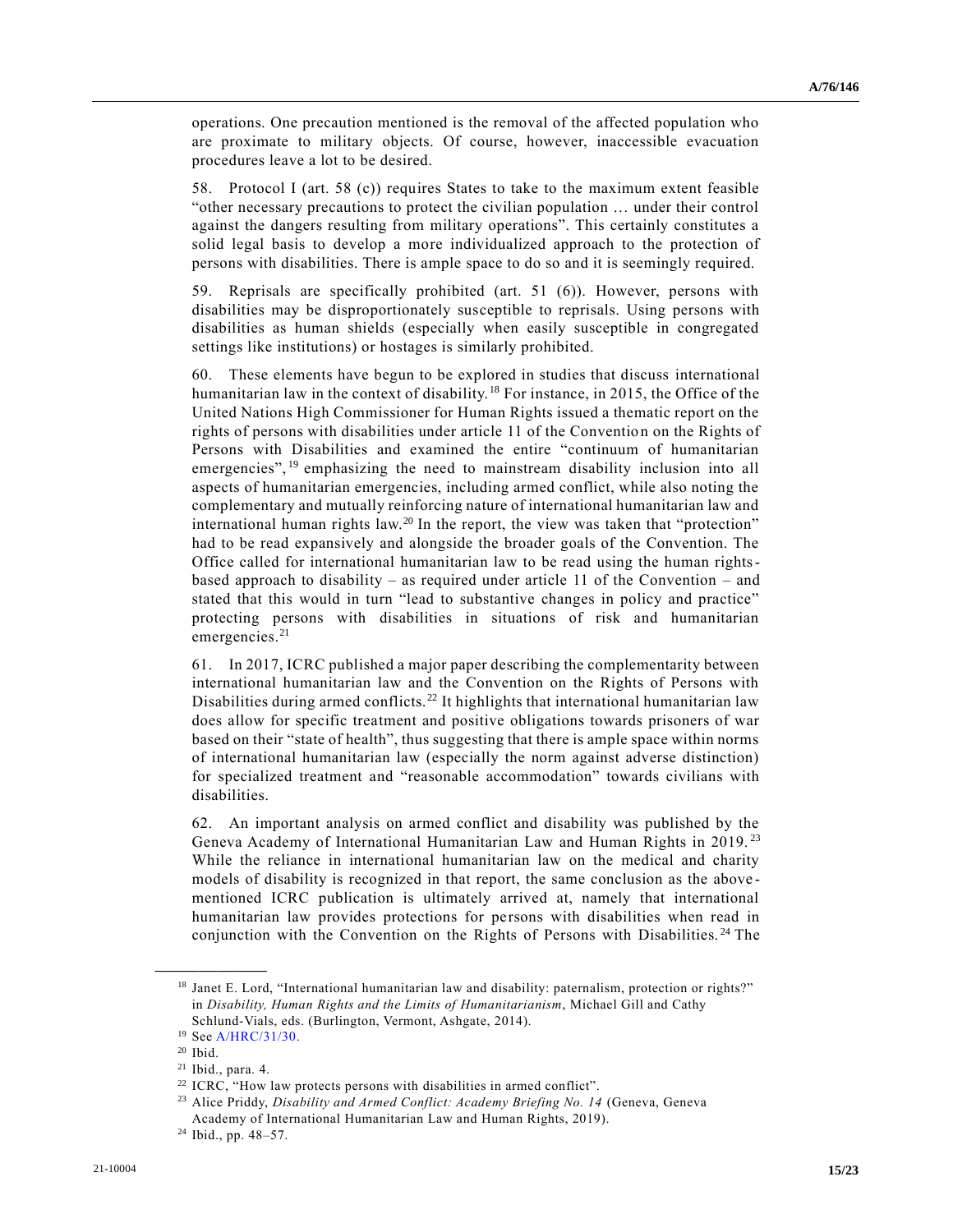report goes on to provide specific analysis of how a disability-inclusive perspective can be applied to principles of international humanitarian law, such as proportionality and precautions, along with provisions concerning effective advance warnings, internees and prisoners of war.

63. The Committee on the Rights of Persons with Disabilities has, thus far, given little specific attention to international humanitarian law or to the inclusion of persons with disabilities across the entire peace continuum. The Committee has on occasion addressed article 11 of the Convention in detail. Its recommendations in relation to the provision focus almost exclusively on natural disasters, as opposed to armed conflicts where international humanitarian law is germane.<sup>25</sup> Perhaps the time is right for the Committee to take up the issue of coherence between the Convention and international humanitarian law and indeed to frame the issues more broadly to encompass not just protection but also participation in the broad peace continuum.

64. There are some promising signs that military authorities around the world are beginning to take notice of the disability dimension to conflicts. For example, the Danish military manual was revised in 2020 and recognizes obligations flowing from various human rights treaties that Denmark has ratified, including the Convention on the Rights of Persons with Disabilities. <sup>26</sup> Usefully, the new Danish manual directly refers to article 11 of the Convention.<sup>27</sup> It is stated in the manual that "[p]ersons with disabilities may need special support" with or without relation to an armed conflict and that the support "must be provided primarily by the territorial State, but there may be situations in which the Danish armed forces should be attentive to the specific needs of persons with disabilities".<sup>28</sup>

65. In sum, both international humanitarian law and the Convention on the Rights of Persons with Disabilities apply together during armed conflict. What is now required is an intentional and meaningful dialogue on how to practically achieve the task set out in article 11 of the Convention – as reinforced by Security Council resolution [2475 \(2019\)](https://undocs.org/en/S/RES/2475(2019)) and implicitly recognized in the Geneva Conventions of 1949 – to have effective and tailored protection measures in place for persons with disabilities during the conduct of hostilities.

#### *International criminal law: low to no visibility*

66. Conflicts can give rise to violations of rights, whether of individuals or groups. Article 16 of the Convention on the Rights of Persons with Disabilities already leans heavily against impunity in general. Article 11 of the Convention specifically references "international law" alongside international humanitarian law and international human rights law. This provides a direct link – if any were needed – for the application of all of international law, including international criminal law, during and after conflicts. It will be recalled that the Security Council, in its resolution [2475](https://undocs.org/en/S/RES/2475(2019))  [\(2019\),](https://undocs.org/en/S/RES/2475(2019)) emphasized the need to end impunity for criminal acts directed at or having negative impacts on persons with disabilities. Indeed, the Council called for victim "access to justice and effective remedies and, as appropriate, reparation". <sup>29</sup>

67. It is a puzzle, therefore, to see little attention paid to the impact of conflicts on persons with disabilities thus far in either international or national criminal law. This invisibility – in both peace and war – needs to be addressed. For example, persons with disabilities often find themselves placed in uniquely vulnerable situations and

<sup>&</sup>lt;sup>25</sup> See, for example, [CRPD/C/GRC/CO/1,](https://undocs.org/en/CRPD/C/GRC/CO/1) paras. 15-16.

<sup>26</sup> Denmark, Ministry of Defence, *Military Manual on International Law Relevant to Danish Armed Forces in International Operations* (Copenhagen, 2020).

<sup>27</sup> [Ibid,](file:///C:/Users/Gregory.Horvath/Downloads/Ibid) p. 109.

<sup>28</sup> Ibid.

<sup>&</sup>lt;sup>29</sup> Security Council resolution [2475 \(2019\),](https://undocs.org/en/S/RES/2475(2019)) para. 2.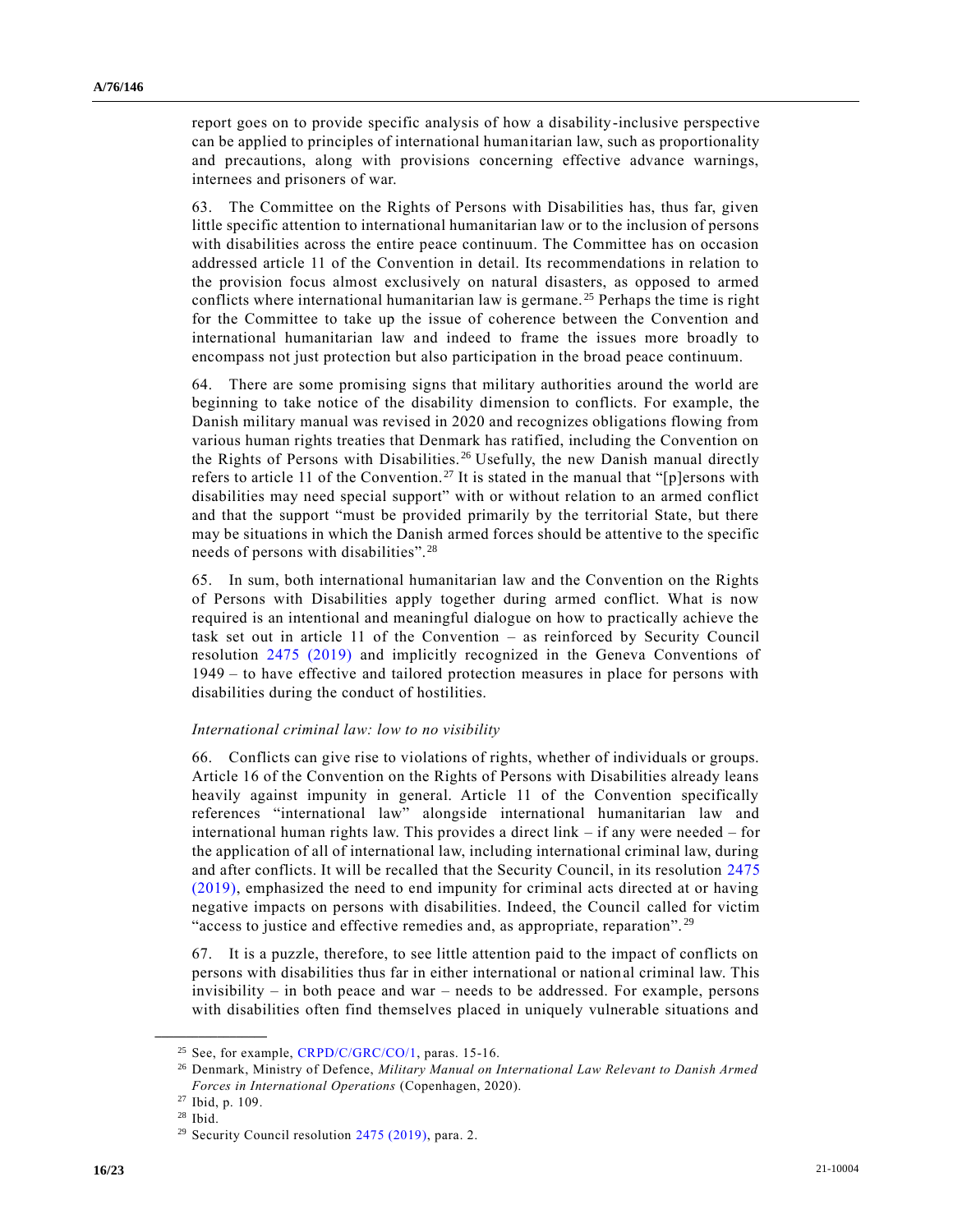are easy targets when congregated in institutions. Because of such placements, they can be uniquely vulnerable to be used as human shields and hostages. Moreover, indiscriminate targeting and the use of explosive weapons in populated areas, coupled with the relative inability of persons with disabilities to escape active hostilities, can and does have disproportionately devastating consequences.

68. Investigations into alleged instances of harm involving persons with disabilities must be more routinely and visibly advanced by prosecutors at both the international and national levels. Where appropriate, these investigations should lead to prosecutions, especially where the criminal action specifically targets persons with disabilities or could be anticipated to have a devastating impact.<sup>30</sup>

#### *Humanitarian action: increasing visibility*

69. Greater progress seems to have been made in the field of inclusive humanitarian action. In advance of the World Humanitarian Summit, held in Istanbul, Turkey, in 2016, a Charter on Inclusion of Persons with Disabilities in Humanitarian Ac tion was prepared. It has since been endorsed by 32 States (including three permanent members of the Security Council), one regional organization (the European Union), 15 specialized agencies of the United Nations system (including the United Nations Development Programme) and eight other international organizations, as well as dozens of organizations of persons with disabilities.

70. Interestingly, the Charter applies across the continuum of major risks, including armed conflicts, humanitarian emergencies and natural disasters (para. 1.1). The Charter speaks both to "protection" and "assistance". It extends beyond the temporal framing of the disaster to cover "transition into recovery" (para. 1.4). It is acknowledged in the Charter that "further progress towards principled and effective humanitarian action will only be realized if humanitarian preparedness and response becomes inclusive of persons with disabilities" (para. 1.5). Overlapping obligations in international humanitarian law, refugee law and the Convention on the Rights of Persons with Disabilities are cited, and the overall intent behind the Sustainable Development Goals to leave no one behind is referred to. Furthermore, the intersectional impact of disasters and emergencies is acknowledged.

71. Importantly, and speaking directly to the theme of inclusion and participation in the present report, it is specifically recalled in the Charter that "persons with disabilities and their representative organizations have untapped capacity and are not sufficiently consulted nor actively involved in decision-making processes ... including in crisis preparedness and response coordination mechanisms" (para. 1.10). A number of commitments then follow (not of an international legal character) on non-discrimination, participation, inclusive policy, inclusive response and services, and cooperation and coordination.

72. In 2018, the United Nations Children's Fund launched a series of guidance resources on the inclusion of children with disabilities in humanitarian action.<sup>31</sup> It provides general guidance on disability inclusion for children with disabilities in humanitarian action and thematically focused guidance in the areas of education, health and HIV/AIDS, nutrition, protection, and water, sanitation and hygiene.

73. The issue of protecting persons with disabilities who are displaced or seeking refugee protection has been addressed to some degree by the Office of the United

<sup>30</sup> William Pons, "An argument for the prosecution of crimes against persons with disabilities", Intercross Blog (ICRC), 11 May 2017.

<sup>31</sup> United Nations Children's Fund, "Guidance: including children with disabilities in humanitarian action", March 2018.) Available from [www.humanitarianresponse.info/en/operations/ukraine/](http://www.humanitarianresponse.info/en/operations/ukraine/document/guidance-including-children-disabilities-humanitarian-action) [document/guidance-including-children-disabilities-humanitarian-action.](http://www.humanitarianresponse.info/en/operations/ukraine/document/guidance-including-children-disabilities-humanitarian-action)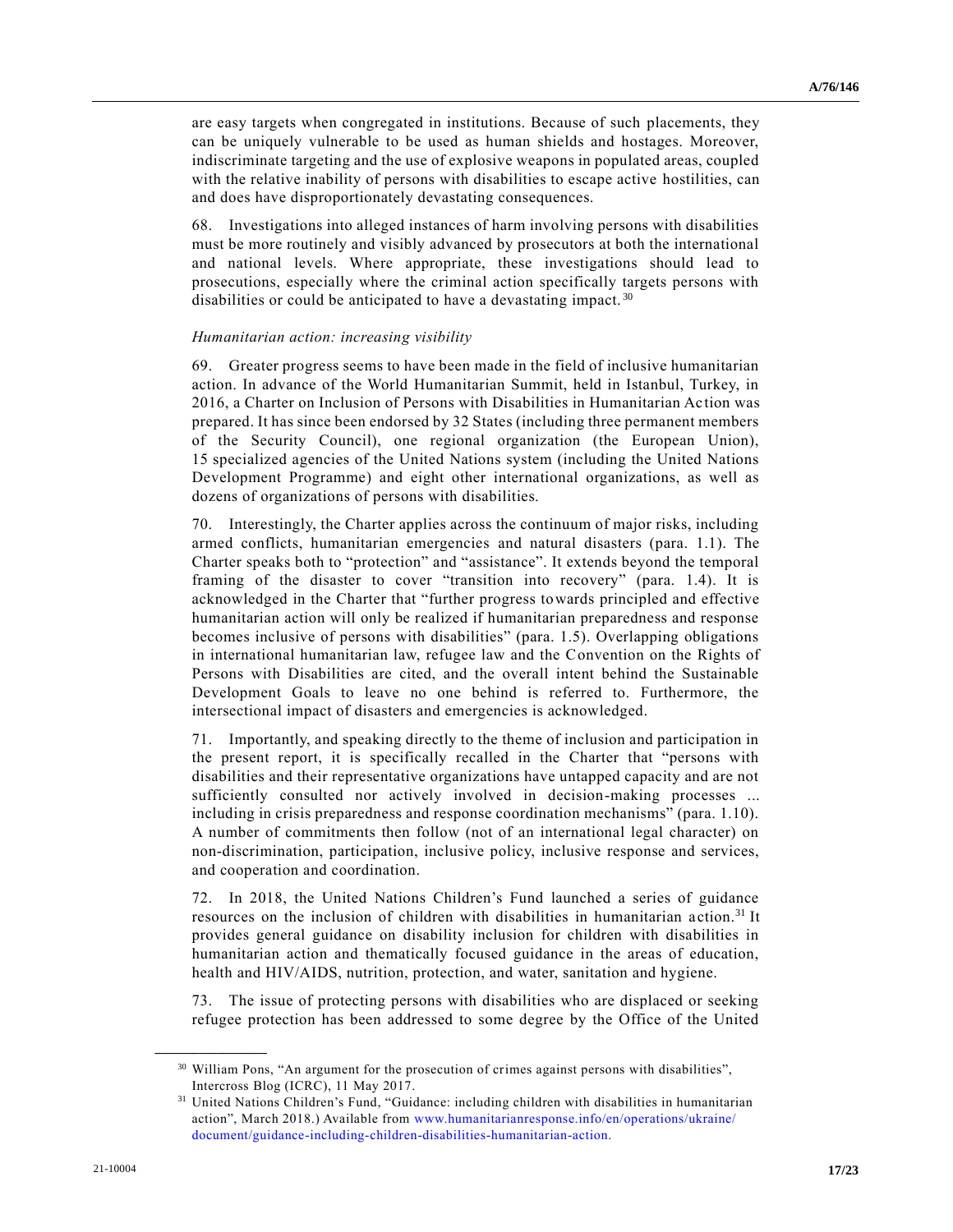Nations High Commissioner for Refugees (UNHCR). For example, the UNHCR "Need to know guidance", published in 2011, focuses specifically on providing guidance on the needs of persons with disabilities and actions to address them in instances of forced displacement. The conclusion of the Executive Committee of the Programme of the United Nations High Commissioner for Refugees on refugees with disabilities and other persons with disabilities protected and assisted by UNHCR [\(A/AC.96/1095,](https://undocs.org/en/A/AC.96/1095) sect. III.A) underscores the role of UNHCR and the international community to assist States in fulfilling responsibilities for protecting refugees with disabilities and recommends measures to accommodate persons with disabilities (for example, ensuring the identification and registration of persons of concern with disabilities, ensuring that programmes, services and procedures are accessible, enhancing international cooperation for improving living conditions and ensuring equal opportunities for durable solutions and appropriate support). Efforts are under way within UNHCR to continue progress on disability inclusion.

74. Further guidance enumerates the barriers that persons with disabilities experience in situations of risk in the context of humanitarian action with a view to providing operational direction to humanitarian actors in often highly complex and challenging emergencies. An example of this kind of guidance, directed at supporting persons with psychosocial disabilities, are the *Inter-Agency Standing Committee Guidelines on Mental Health and Psychosocial Support in Emergency Settings*. 32 These guidelines provide direction on the promotion of psychosocial well-being during humanitarian crises through the participation of persons with disabilities in decision-making, planning, design, management and the implementation of activities. They give recognition to the many factors during humanitarian crises that can negatively affect the mental health and psychosocial well-being of individuals, families and communities. They also provide helpful context for gaps and barriers to accessing mental health and psychosocial support, with examples of key actions followed by illustrative process indicators and brief examples of interventions drawn from the field.

75. In 2019, the Inter-Agency Standing Committee Task Team on Inclusion of Persons with Disabilities in Humanitarian Action adopted its *Guidelines on the Inclusion of Persons with Disabilities in Humanitarian Action*. These guidelines build on disability-inclusive guidance adopted by civil society organizations and provide comprehensive sector-specific strategies for disability inclusion in humanitarian action.<sup>33</sup> They provide detailed operationally-oriented guidance in the broader context of humanitarian action.

76. These two sets of Inter-Agency Standing Committee guidelines underscore the recognition that the failure to include persons with disabilities in humanitarian action, including preparedness, emergency response and recovery, creates serious risk and causes harm. They provide operational direction on how to identify and remove barriers faced by persons with disabilities in accessing humanitarian assistance, protection and recovery support in humanitarian crises and the participation of persons with disabilities in the development, planning and implementation of humanitarian programmes.

*Disarmament, demobilization and reintegration of ex-combatants: little visibility*

77. Making disarmament, demobilization and reintegration efforts responsive to the needs of persons with disabilities presents some challenges. Due recognition should

<sup>32</sup> *Inter-Agency Standing Committee Guidelines on Mental Health and Psychosocial Support in Emergency Settings* (Geneva, 2007).

<sup>33</sup> Inter-Agency Standing Committee, *Guidelines on the Inclusion of Persons with Disabilities in Humanitarian Action* (Geneva, 2019).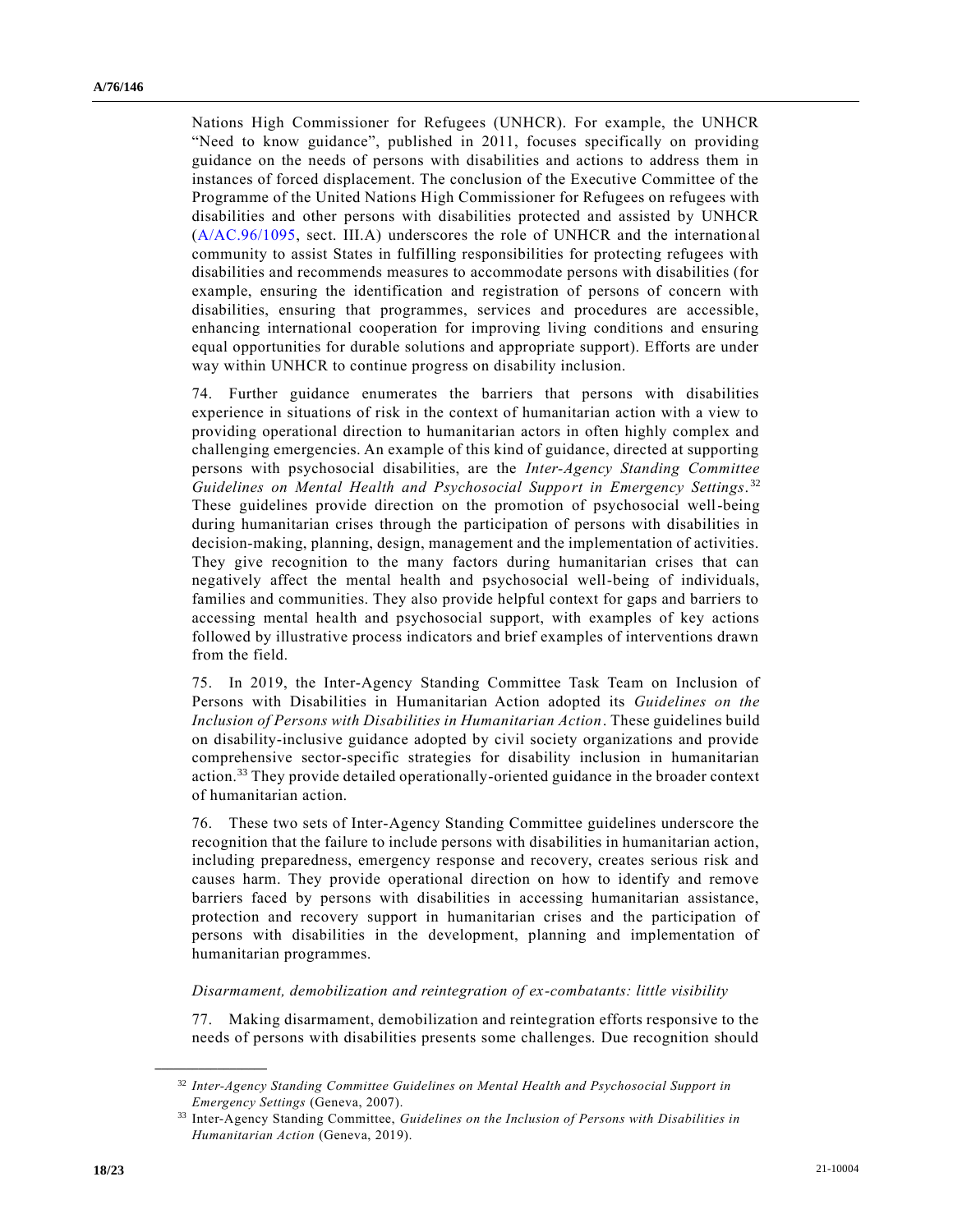be given to the problem-solving skills, resilience and coping strategies of disabled ex-combatants and the role that peer support can and should play in facilitating their reintegration into society. Ex-combatants with disabilities should be given meaningful roles in post-conflict periods and they should be recognized as having a stake in the post-conflict social order and in development efforts.

78. The Department of Peace Operations supports ex-combatants and those associated with armed groups so that they can become active participants in the peace process in the aftermath of conflict. Disarmament, demobilization and reintegration processes include removing weapons from the hands of members of armed groups, taking these combatants out of the groups and helping them to reintegrate as civilians into society.

79. It is to be noted that the Convention on the Prohibition of the Use, Stockpiling, Production and Transfer of Anti-Personnel Mines and on Their Destruction, adopted in 1997, created an obligation for the socioeconomic integration of landmine survivors (art. 6 (3)). In the Convention on Cluster Munitions, adopted in 2008, the obligation of socioeconomic reintegration is reinforced and implementation measures are set out, including disability-disaggregated data collection, the adoption and implementation of national laws and policies, the development of national plans and budgets and the requirement to ensure effective participation of cluster munition victims and their representative organizations. Viewing these obligations through the more expansive lens offered by the Convention on the Rights of Persons with Disabilities would likely be beneficial.

80. While disarmament, demobilization and reintegration programmes historically have not been disability-inclusive, in several instances interventions have worked to better account for the discrete needs of ex-combatants with disabilities whose needs were not accommodated in the programme design phase.<sup>34</sup> An example of this kind is the World Bank-funded emergency grant for Burundi (the additional financing for emergency demobilization and transitional reintegration project). This effort provided socioeconomic reintegration support following demobilization to ex-combatants with disabilities, as well as to ex-combatants demobilized under the project. New guidance in the form of a dedicated disability module in the revised Integrated Disarmament, Demobilization and Reintegration Standards is forthcoming in 2021 and is greatly anticipated.<sup>35</sup>

## **IV. Conclusions and recommendations**

81. **The conclusions and recommendations below are intended to open up and inform a broader dialogue about the visibility of persons with disabilities in the broad peace continuum.** 

## **A. Conclusions**

**\_\_\_\_\_\_\_\_\_\_\_\_\_\_\_\_\_\_**

82. **First, the trend of reading the Convention on the Rights of Persons with Disabilities alongside other treaty regimes, policies or programmes should be continued in the interests of avoiding fragmentation and increasing the coherence of international law.** 

<sup>&</sup>lt;sup>34</sup> Janet E. Lord and Michael Stein, "Peacebuilding and reintegrating ex-combatants with disabilities", *International Journal of Human Rights*, vol. 19, No. 3 (June 2015).

<sup>35</sup> See [www.unddr.org/the-iddrs/.](http://www.unddr.org/the-iddrs/)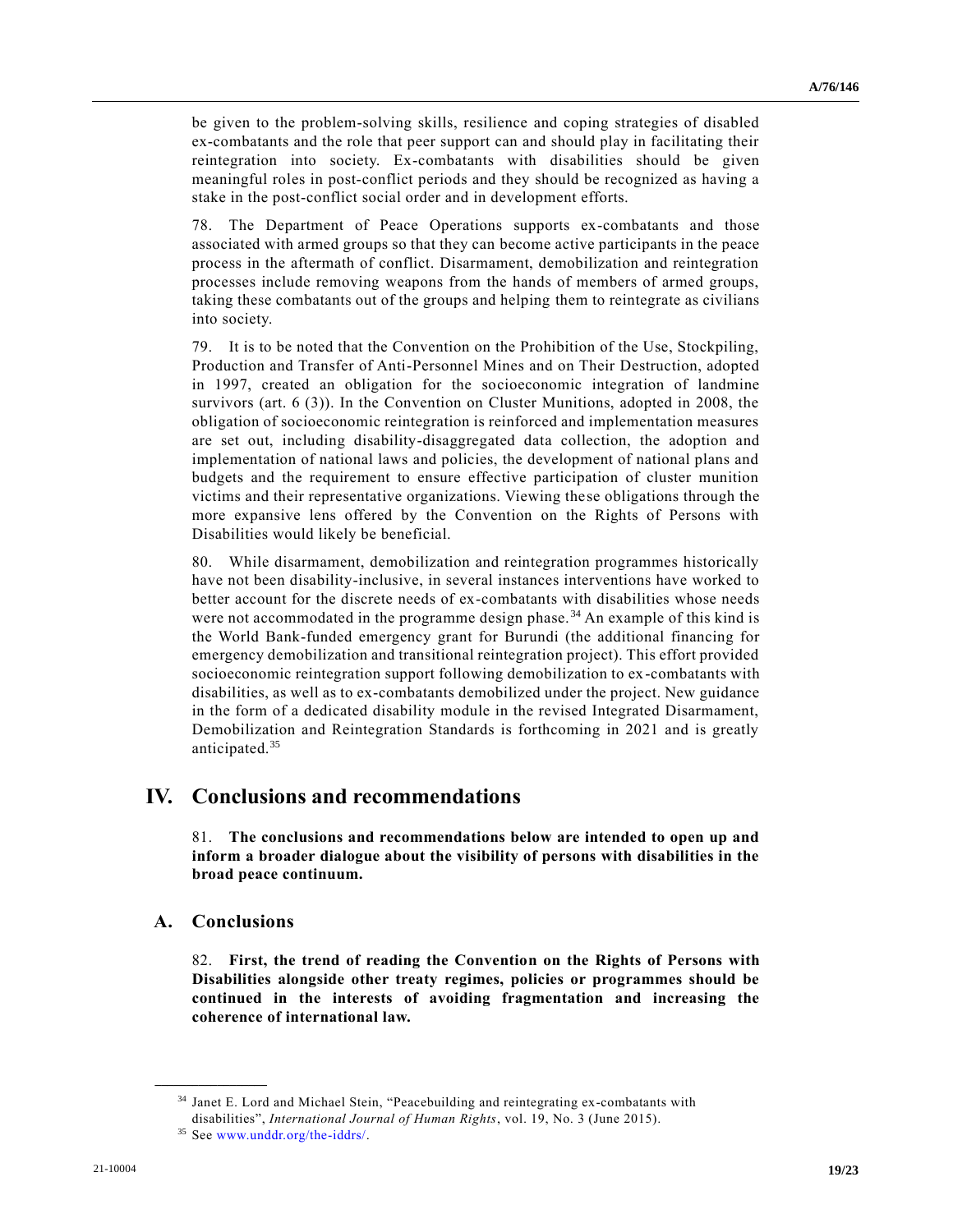83. **Second, of special relevance is the reframing of "protection" in the Convention to purge it of its legacy of paternalism, to ground it on active human agency and the participation rights of persons with disabilities and to link it with broader goals of inclusion and development. The anchor norms in this regard have to do with personhood, human agency and the right of persons with disabilities to participate in and help to reshape their own societies.** 

84. **The Convention is relevant across the entire peace continuum. No piece should be seen in complete isolation from the other. The rights and interests of persons with disabilities (including their right to have a voice in larger policy and other developments) should be seen as relevant across all points on the peace continuum and should not, for example, be confined to static conceptions of "protection" during the conduct of conflicts.** 

#### **B. Recommendations across the peace continuum**

#### **Conflict prevention**

85. **States and multilateral organizations need greater awareness of the vested interest of persons with disabilities in the maintenance of peace since they stand to lose so much.**

86. **An equal awareness is needed of the capacity of persons with disabilities and their representative organizations to provide a site of convergence for disparate groups to focus on what unites them despite their differences.** 

87. **Future resolutions establishing special political missions should give due prominence to the role of persons with disabilities in helping to avoid conflict and engaging meaningfully across the peace continuum. Appropriate language should be more routinely considered within all Security Council resolutions, building on the foundation of resolution 2475 [\(2019\).](https://undocs.org/en/S/RES/2475(2019)) The Council could call upon all parties to emerging or potential conflict to explicitly include persons with disabilities in their de-escalation strategies and processes.** 

#### **Conduct of hostilities**

88. **States and militaries should undertake to develop specific protections for persons with disabilities during the conduct of hostilities at the strategic, tactical and operational levels. They should explicitly aim at heightening the visibility of persons with disabilities within existing norms on civilian protection, including through standard operating procedures and rules of engagement that consider the specific needs and life experiences of persons with disabilities.** 

89. **An operational assumption needs to be made that within any given theatre of operations, persons with disabilities will comprise at least 15 per cent of the civilian population.**

90. **In order to obtain the appropriate knowledge and expertise to utilize a disability perspective, militaries should step up their engagement with, and actively seek the expertise of, organizations of persons with disabilities.** 

91. **A major step forward would be for States to explicitly incorporate into their military manuals, procedures and practices the obligation established by article 11 of the Convention and include a disability-rights training module for all military and security forces.**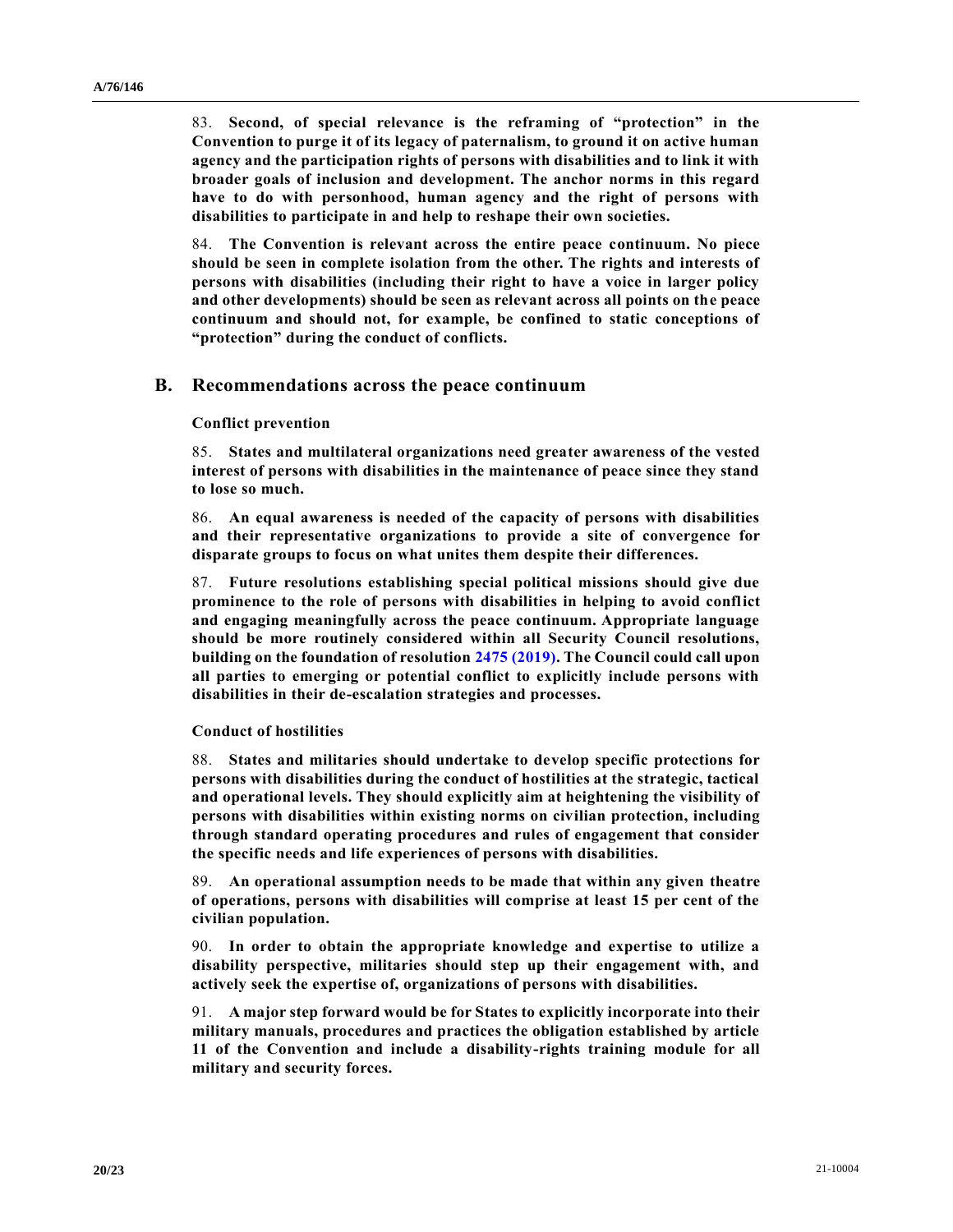**International criminal law**

92. **States and multilateral institutions should pay greater attention to the disability dimension of existing and future investigations of and commissions of inquiry and trials for war crimes and crimes against humanity.** 

93. **An end to impunity is called for in both the Convention and in the historic Security Council resolution [2475 \(2019\).](https://undocs.org/en/S/RES/2475(2019)) It is surprising, however, that so few international criminal investigations, prosecutions or commissions of inquiry have foregrounded violations against persons with disabilities. One cannot deduce from this that no issues arise. Given that 15 per cent of any given population caught up in a conflict are likely to have a disability, it follows that war crimes or crimes against humanity will have disabled victims.**

94. **Investigators and prosecutors should focus much more intentionally on the disability impacts of conflicts and suspected criminal activity.**

#### **Humanitarian action**

95. **States, multilateral agencies and humanitarian organizations should ensure disability-inclusive programming in all its aspects. Inclusive humanitarian action that takes due account of the situation of persons with disabilities – no matter the nature of the disability – is urgently needed. Steps in this direction are now being taken, which may establish and make real the link between protection, humanitarian action and development.**

96. **It is imperative that such steps be taken with the active participation and consultation of persons with disabilities and their representative organizations.** 

#### **Disarmament, demobilization and reintegration**

97. **States and multilateral institutions should support disability-inclusive disarmament, demobilization and reintegration programming. Ex-combatants with disabilities have an equal right to help to rebuild their own communities. They know full well the promise of peace.**

98. **The exigency of reintegration into the ordinary life of the community is beginning to be included in disarmament, demobilization and reintegration strategies and programmes. This trend is positive and needs to be encouraged and supported.** 

#### **Peacekeeping**

99. **United Nations peacekeeping and special political missions must develop concrete plans for the implementation of the United Nations Disability Inclusion Strategy, including engagement with, and building the capacity of, organizations of persons with disabilities.**

100. **Furthermore, appropriate language should be crafted in resolutions setting up or renewing missions requiring them to integrate disability inclusion as a cross-cutting issue through their mandates. Such language should recognize the importance of disability expertise, the use of disability-inclusive protection advisers, disability analysis and the collection and use of disaggregated data based on disability. It should highlight the essential role that persons with disabilities play in the establishment and maintenance of durable peace.**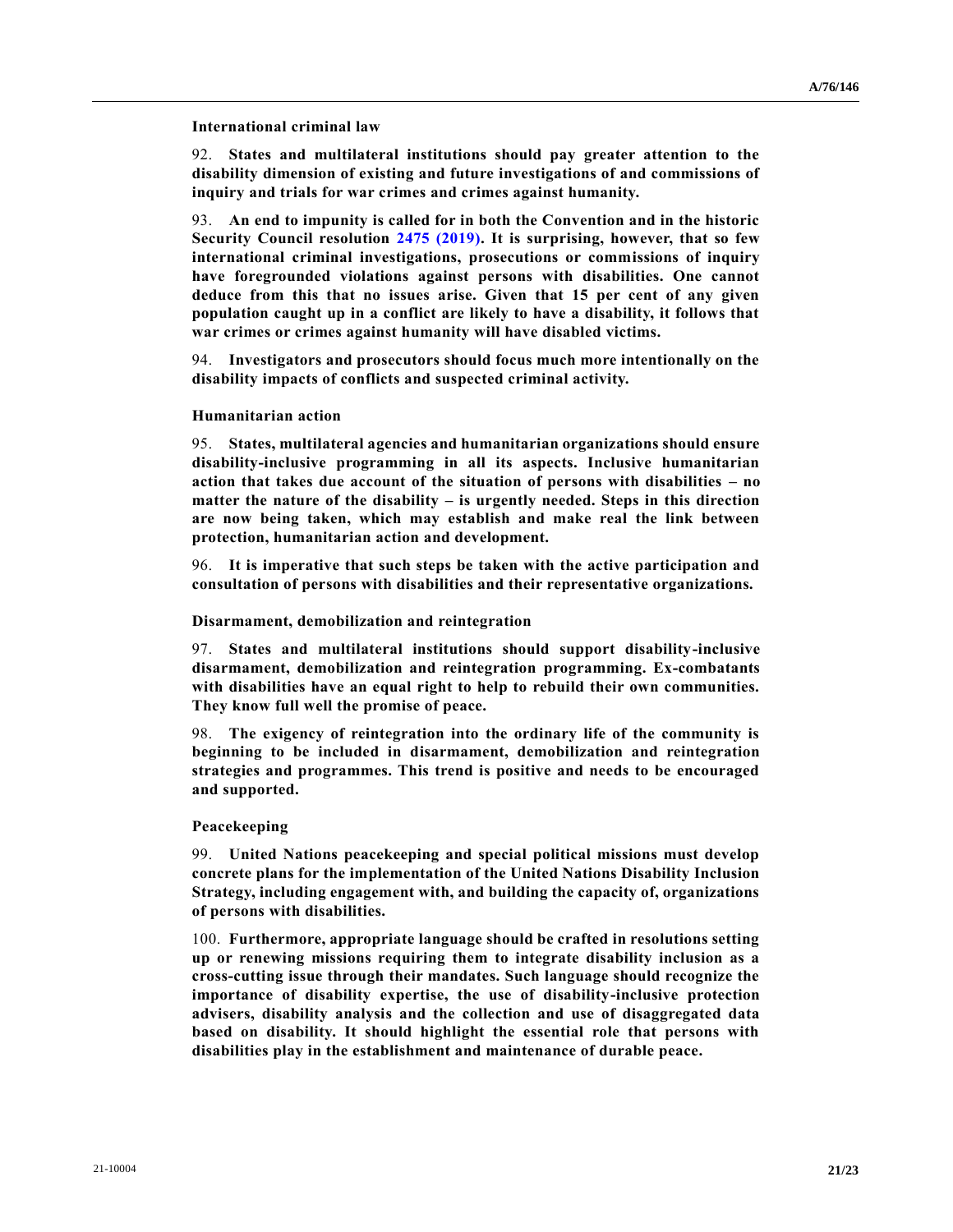#### **Peacebuilding**

101. **Persons with disabilities and their representative organizations are largely untapped resources in the essential process of peacebuilding in post-conflict situations. They have a right to be engaged meaningfully. They have critical insights into what an inclusive society and economy actually mean. They have an instinctive attitude towards valuing difference, which is of importance in the healing process, and they represent a humane space that can transcend sectarian or ideological differences and thus provide an added incentive for the various parties to tone down their differences and converge on the importance of inclusion for all.** 

102. **More needs to be done to highlight the constructive role of persons with disabilities in peacebuilding processes and to suggest practical ways this can be enhanced into the future.**

#### **Capacity-building**

103. **Much needs to be done to enable the military to gain insights into both the protection and participation of persons with disabilities before, during and after conflict. This is vital and is beginning to happen, as witnessed in the case of Finland.**

104. **Equally, much needs to be done to raise the capacity of organizations of persons with disabilities to enable them to interact effectively with governments and the military (and relevant parts of the United Nations system) to optimize the role of such organizations across the peace continuum. Knowledge of international humanitarian law is necessary, but so too is knowledge of how conflict prevention, peacekeeping and peacebuilding work.** 

105. **Military academies, schools specializing in international humanitarian law and universities with courses in international humanitarian law, as well as in peace studies, should be encouraged to develop partnerships with organizations of persons with disabilities to help to advance the protection and participation of persons with disabilities in the full continuum of peace and conflicts.**

#### **Further research and knowledge**

106. **More knowledge is needed to drive change across the peace continuum, including the following:**

(a) **The expertise by experience of persons with disabilities remains largely untapped in the peace continuum. An assessment is needed of the capacity of organizations of persons with disabilities to participate along all points on the peace continuum as well as to make recommendations (especially for donors) to advance their capacity;**

(b) **More research is needed on the development of key operational recommendations for militaries on how to mainstream disability and implement disability inclusion at the strategic, operational and tactical levels;**

(c) **More research is needed on how international criminal law bodies currently respond to crimes against persons with disabilities arising from conflicts, with clear recommendations on how they can ensure that their investigative and other processes can be made fully accessible and responsive to persons with disabilities;**